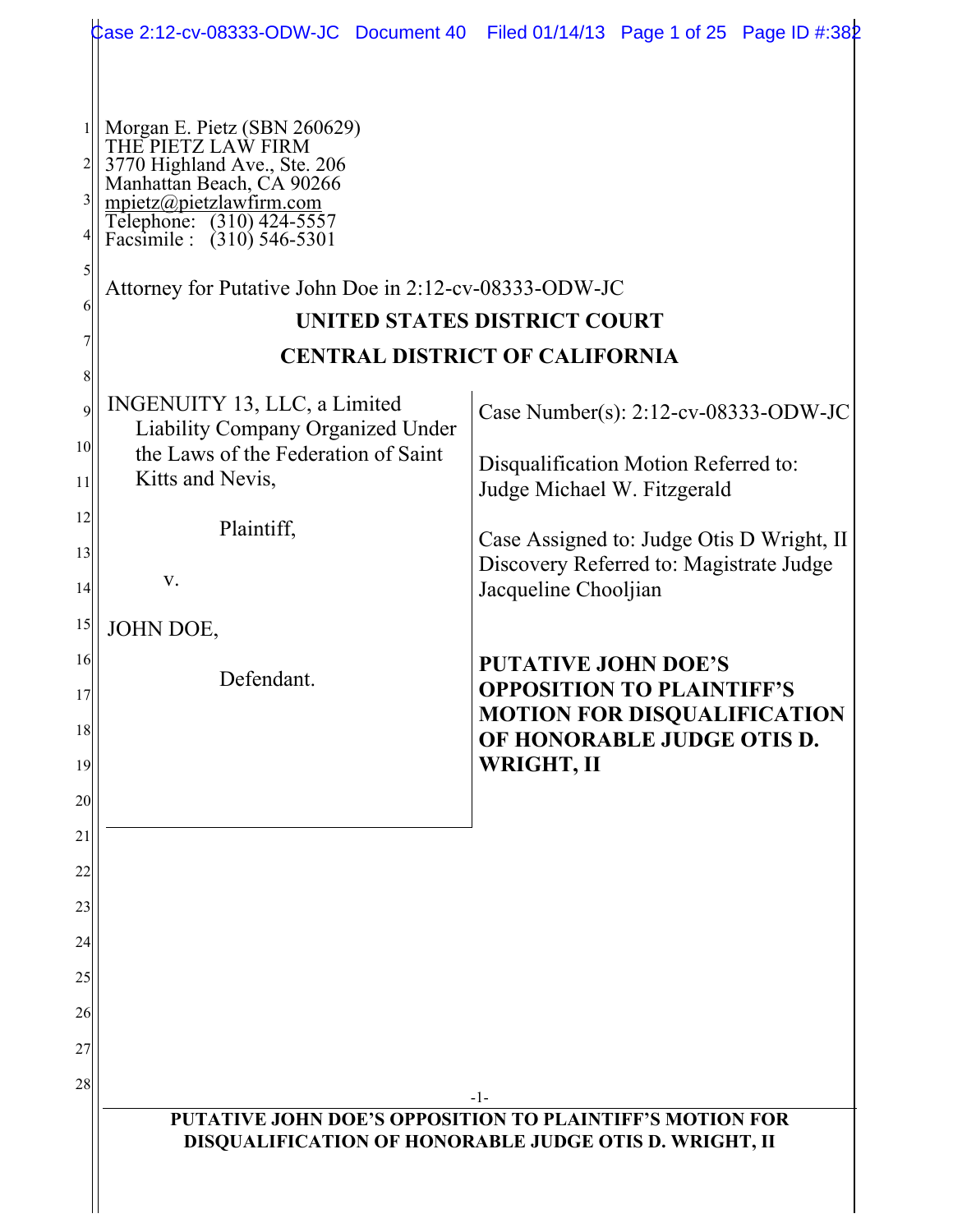| <b>TABLE OF CONTENTS</b>                                                                                                                                 |
|----------------------------------------------------------------------------------------------------------------------------------------------------------|
|                                                                                                                                                          |
|                                                                                                                                                          |
|                                                                                                                                                          |
|                                                                                                                                                          |
| (a) The Malibu Media Order and General Background on Pornographic                                                                                        |
| (b) Closer Look at the Malibu Media Litigation in this District: Judge<br>Klausner Focused on Distinction Between ISP Subscriber and Actual<br>Defendant |
| (c) Background on the Related AF Holdings and Ingenuity 13 Cases Filed by                                                                                |
|                                                                                                                                                          |
| (b) The Disqualification Motion is Not Supported by Evidence and is Not                                                                                  |
| Timely; It Could Have Been Made Back in October When Judge Wright                                                                                        |
| (c) Prenda Has Not Alleged an Extra Judicial Source for the Purported Bias 19                                                                            |
| (d) Judge Wright's Prior Orders That Prenda Complains of Were More Than<br>Justified and Have Actually Been Widely Accepted by Other Judges as           |
| (1) The Malibu Media Order Was Justified, Has Been Subsequently<br>Endorsed by Judge Klausner, and Widely Adopted by Many Other                          |
| (2) The AF Holdings OSC re: Early Discovery and the Similar Orders                                                                                       |
| Issued in the Related Ingenuity 13 Cases Were Also Justified, and                                                                                        |
| (3) The OSC re: Failure to Serve Issued in Some of the Older AF                                                                                          |
|                                                                                                                                                          |
| (e) Prenda is Desperate to Avoid Answering Questions About Alan Cooper,                                                                                  |
| Systemic Fraud on the Court and the Copyright Office, Forgery, Identity                                                                                  |
| Theft, and Concealment of the Real Parties in Interest24                                                                                                 |
|                                                                                                                                                          |
|                                                                                                                                                          |
| $-2-$                                                                                                                                                    |
| PUTATIVE JOHN DOE'S OPPOSITION TO PLAINTIFF'S MOTION FOR<br>DISQUALIFICATION OF HONORABLE JUDGE OTIS D. WRIGHT, II                                       |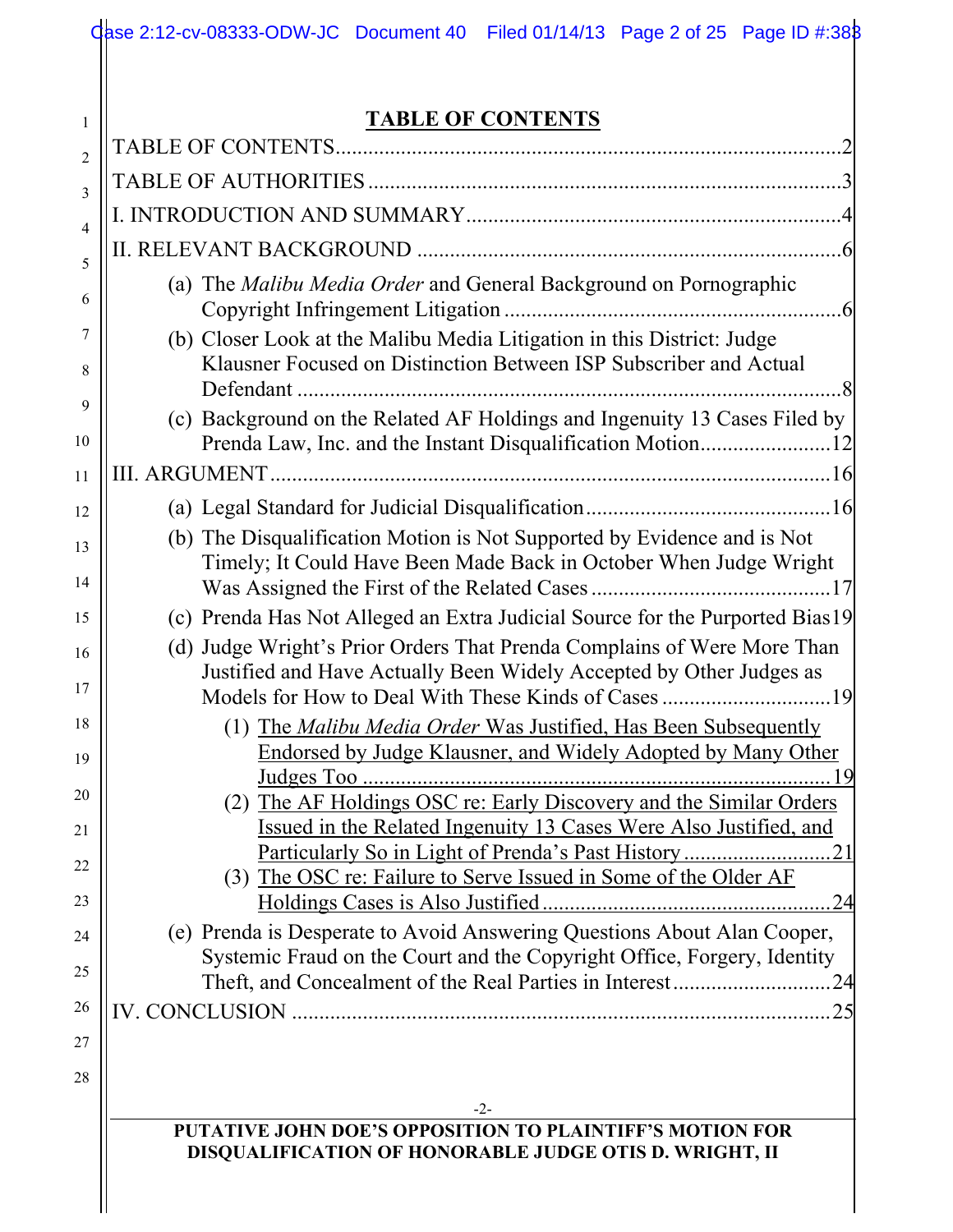## **TABLE OF AUTHORITIES**

#### 2 **Cases**

| 3  | AF Holdings LLC v. Does 1-96, No. C 11-03335 JSC, 2011 WL 4502413, at *2-3          |
|----|-------------------------------------------------------------------------------------|
| 4  |                                                                                     |
| 5  |                                                                                     |
| 6  | AF Holdings, LLC v. John Doe, 12-cv-5709-ODW, ECF No. 9, 10/19/1213                 |
| 7  |                                                                                     |
| 8  | Davis v. Board of School Comm'rs of Mobile County, 517 F. 2d 1044, 1051 (5th Cir.   |
| 9  |                                                                                     |
| 10 | Digital Sin, Inc. v. Does 1-176, -- F.R.D. --, 2012 WL 263491, at *3 (S.D.N.Y. Jan. |
| 11 |                                                                                     |
| 12 | E. & J. Gallo Winery v. Gallo Cattle Co., 967 F.2d 1280, 1295 (9th Cir. 1992) 19    |
| 13 | Guava, LLC v. Comcast Comm'ns, LLC, Circuit Court of St. Clair County, Illinois,    |
| 14 |                                                                                     |
| 15 | Hard Drive Prods. v. Does 1-90, No. C 11-03825 HRL, 2012 WL 1094653, at *2-3        |
| 16 |                                                                                     |
| 17 | <i>Hard Drive Prods.v. Does 1-90, No. C 11-03825 HRL, 2012 WL 1094653, at *2-3</i>  |
| 18 |                                                                                     |
| 19 | Liteky v. United States, 510 U.S. 540, 555, 114 S. Ct. 1147, 127 L. Ed. 2d 474      |
| 20 |                                                                                     |
| 21 | Malibu Media, C.D. Cal. No. 12-cv-1642-RGK, ECF No. 27, 7/31/1211                   |
| 22 | Malibu Media, LLC v. John Does 1-10, 2012 U.S. Dist. LEXIS 89286, C.D. Cal.         |
| 23 |                                                                                     |
| 24 |                                                                                     |
| 25 | Vargas-Hernandez v. Gonzales, 497 F.3d 919, 926 (9th Cir. 2007) 3, 18               |
| 26 | <b>Statutes</b>                                                                     |
| 27 |                                                                                     |
| 28 |                                                                                     |
|    | $-3-$<br>PUTATIVE JOHN DOE'S OPPOSITION TO PLAINTIFF'S MOTION FOR                   |
|    | DISQUALIFICATION OF HONORABLE JUDGE OTIS D. WRIGHT, II                              |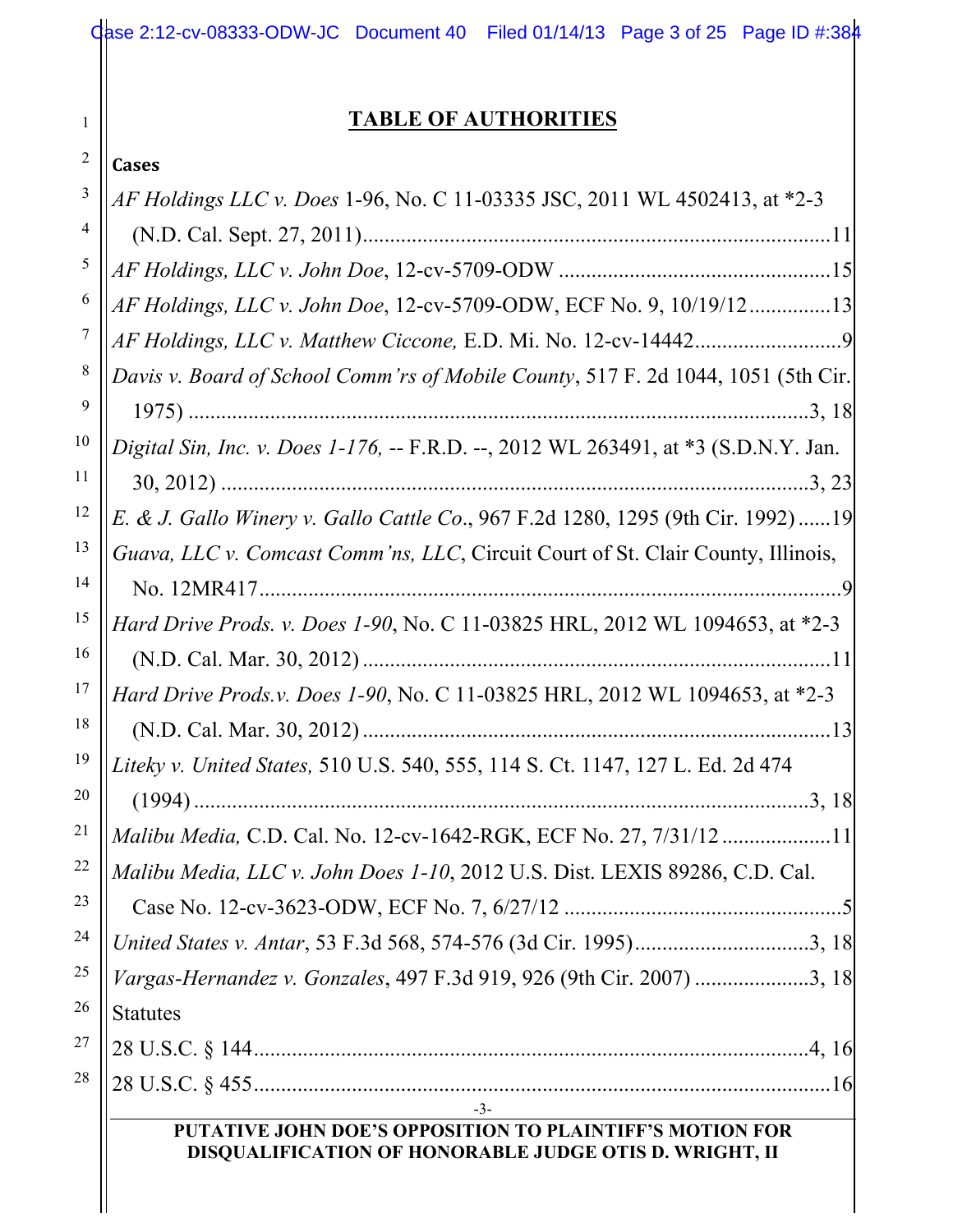### **I. INTRODUCTION AND SUMMARY**

Before the Court is "Plaintiff's Motion for Disqualification of Honorable Judge Otis D. Wright II," (ECF No. 35) (the "**Disqualification Motion**").

The Disqualification Motion is not supported by any declarations alleging that Judge Wright has a personal bias or prejudice, as required under 28 U.S.C. § 144 (in fact, Section 144 is not even mentioned). Plaintiff failed to aver even a single *fact* in support of the Disqualification Motion, so it should be denied for this reason alone. *See* L.R. 7-5(b). 1

As to substance, the motion also fails on every count. Generally speaking, plaintiff argues that Judge Wright has a "substantial prejudice against pornography copyright holders," as supposedly evidenced by four of his decisions: (i) the June 2012 *Malibu Media Order*, <sup>2</sup> issued in an unrelated case; (ii) the October 2012 orders in the related AF Holdings cases requiring Prenda Law to explain exactly what it was going to do with ISP subscriber information prior to being authorized to use the Court's subpoena power to obtain that information from ISPs; (iii) the December 2012 orders applying the AF Holdings procedure to the newly-related Ingenuity 13 cases; and (iv) the December 2012 orders to show cause re: dismissal of the older cases for failure to abide the Rule 4(m) deadline (together, the "**Prior Orders**"). The point repeated *ad nauseam* throughout the Disqualification Motion is that although Judge Wright is concerned about abuses in these kinds of cases, as reflected in the Prior Orders, he supposedly did not cite "even one example" of any kind of wrongful conduct by either Malibu Media or Prenda Law.

#### **PUTATIVE JOHN DOE'S OPPOSITION TO PLAINTIFF'S MOTION FOR DISQUALIFICATION OF HONORABLE JUDGE OTIS D. WRIGHT, II**

 $\frac{1}{1}$  This is the second motion in a row plaintiff has filed unsupported by *any* declarations or other factual averments of any kind. *See* Plaintiff's Motion for Sanctions Against Attorney Morgan E. Pietz (ECF No. 22) (*summarily denied* at ECF No. 31).

<sup>2</sup> *Malibu Media, LLC v. John Does 1-10*, 2012 U.S. Dist. LEXIS 89286, C.D. Cal. Case No. 12-cv-3623-ODW, ECF No. 7, 6/27/12. All citations are to Central District of California actions.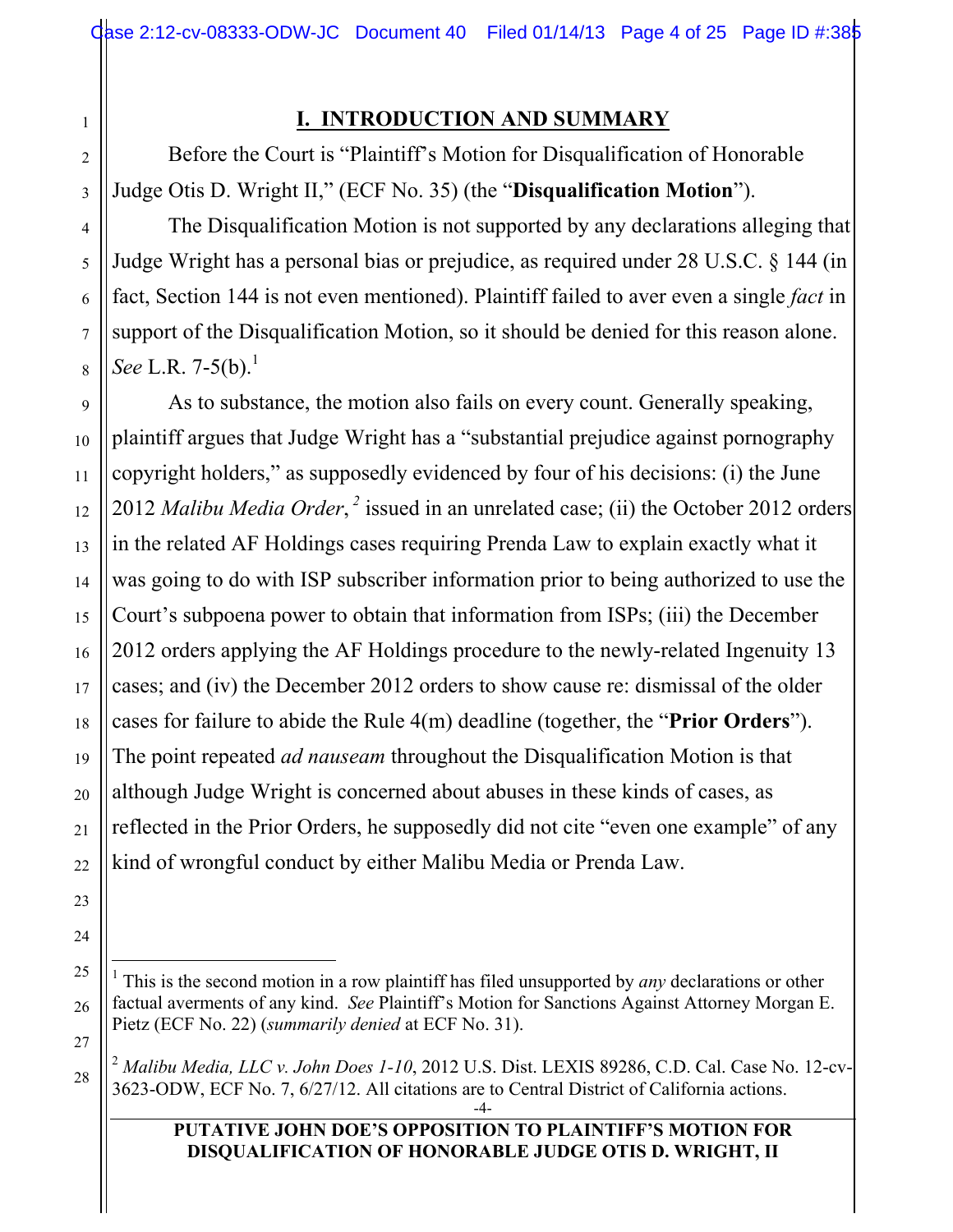There are many examples, expressed in federal court orders, chronicling bad faith litigation conduct by Prenda Law, Inc., its "of Counsel" Brett Gibbs, and/or John Steele, who may or may not still be formally associated with Prenda. *See*  Dec'l. of Morgan E. Pietz re: Prenda Law, Inc.<sup>3</sup> The first indication of bad faith is that both Prenda and Malibu Media have filed hundreds of cases against *tens of thousands* of John Doe defendants in the past two years, yet not a single one of these cases has ever reached the merits. Dec'l. of Morgan E. Pietz re: Prenda Law, Inc., Exhibit F. Further, Judge Wright's Prior Orders *actually did cite* to several cases cataloging a litany of abuses by these plaintiffs.

Moreover, Judge Wright is not alone with respect to concern about the "blizzard" of pornographic copyright infringement cases that have recently inundated the federal courts. *In re: BitTorrent Adult Film Copyright Infringement Cases,* 2012 U.S. Dist. LEXIS 61447 (E.D.N.Y. May 1, 2012) Case No. 11-cv-3995-DRH-GRB, ECF No. 39. Dozens of Judges across the country have expressed similar concerns, and many, including Judge Klausner of this District, have specifically cited to Judge Wright's *Malibu Media Order* with approval. *Malibu Media v. John Does 1-10*, C.D. Cal. No. 12-cv-1642-RGK, ECF No. 32, 10/10/12 (slip op.); *see also fn 7, infra.* In short, Judge Wright's Prior Orders are rooted in precedent, supported by fact, and have been cited approvingly by various courts around the country.

The true motivation for the Disqualification Motion is that in this action, Judge Wright has granted the putative John Doe's request to conduct limited early discovery on the so-called "Alan Cooper" issue (ECF No. 32). Even more

#### **PUTATIVE JOHN DOE'S OPPOSITION TO PLAINTIFF'S MOTION FOR DISQUALIFICATION OF HONORABLE JUDGE OTIS D. WRIGHT, II**

 <sup>3</sup> Similarly, there is no shortage of similar evidence of litigation abuses by Malibu Media. *See, e.g., In re: BitTorrent Adult Film Copyright Infringement Cases* E.D.N.Y. Case No. 12-cv-1147- JS-GRB, ECF No. 9, 7/31/12 ("*In re: Adult Film Cases II*"); Dec'l. of Morgan E. Pietz re: Malibu Media's Abusive Litigation Tactics, filed in *Malibu Media v. Does 1-10*, C.D. Cal. No. 12-cv-

<sup>3614,</sup> ECF No. 31-1, 9/4/12.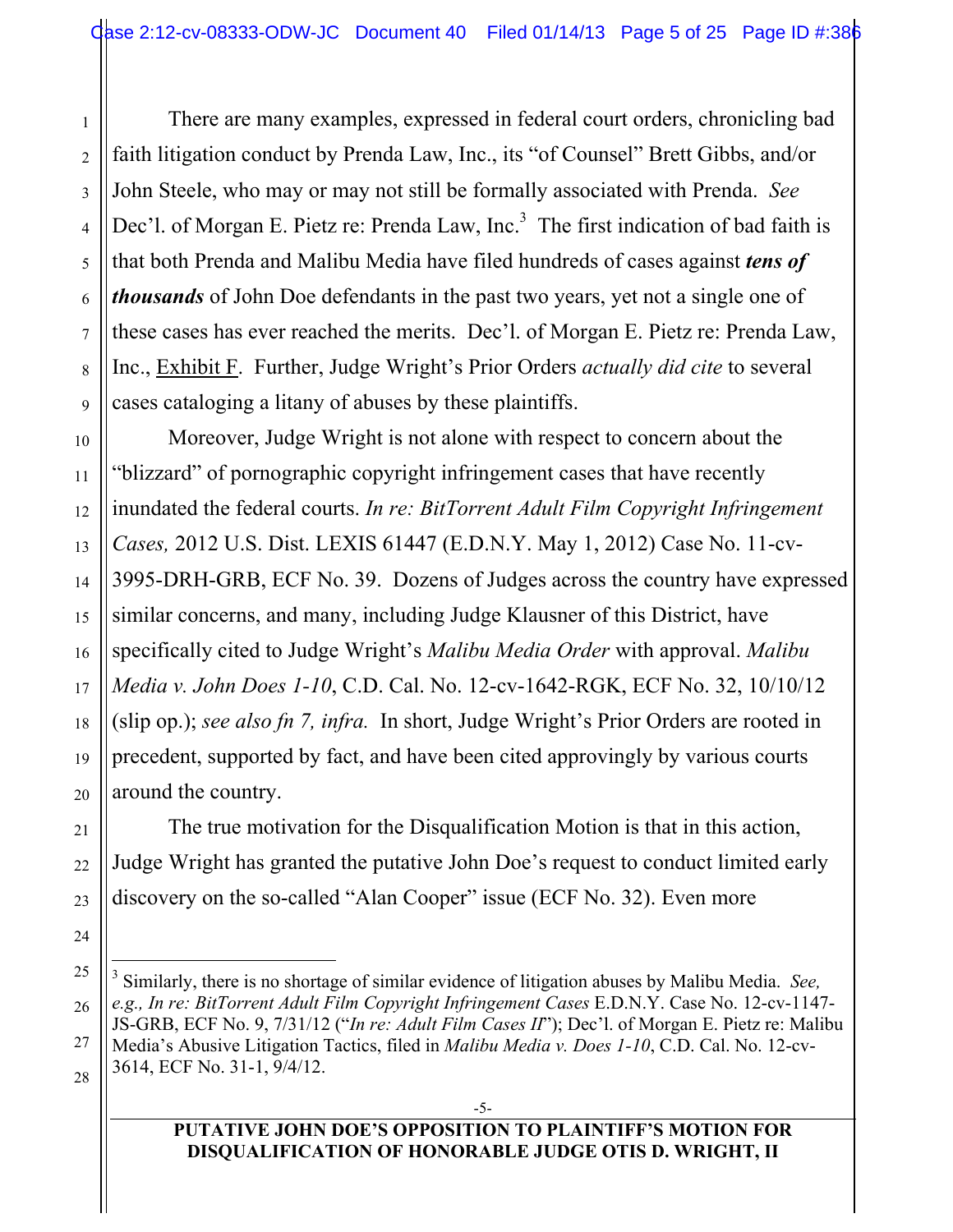specifically, the putative John Doe in this case has presented credible—and still unrefuted—evidence to this Court that Prenda Law, Inc. and/or John Steele appears to be engaged in a widespread and systemic fraud on the Court, as well as possibly perjury, and actionable criminal fraud. *See* Putative John Doe's Ex Parte Application for Leave to Take Early Discovery and for a Further Stay of the Subpoena Return Date, ECF No. 23, 12/18/12 (the "**Ex Parte re: Alan Cooper**"). Clearly, Prenda is trying to avoid the very troubling questions raised in the Ex Parte re: Alan Cooper, and this motion is a desperation stall tactic.

## **II. RELEVANT BACKGROUND**

## **(a) The** *Malibu Media Order* **and General Background on Pornographic Copyright Infringement Litigation**

Much of the focus of the Disqualification Motion concerns the *Malibu Media Order* Judge Wright issued in *Malibu Media, LLC v. John Does 1-10*, 2012 U.S. Dist. LEXIS 89286, C.D. Cal. Case No. 12-cv-3623-ODW, ECF No. 7, 6/27/12. Despite this non-final order being barely six months old, it has already been cited by various courts around the country 33 times, and "followed" 10 times.<sup>4</sup> Most notably, after all of the Malibu Media cases pending in this district were subsequently transferred to Judge Klausner, he revisited the *Malibu Media Order,* citing it with approval in his order severing all the Does and denying early discovery, *even as to John Doe No. 1*. *Malibu Media v. John Does 1-10*, C.D. Cal. No. 12-cv-1642-RGK, ECF No. 32,  $10/10/12$  (slip op.) ("*Malibu Media Order II*").<sup>5</sup> Based on the number of subsequent decisions citing Judge Wright's original *Malibu Media Order* with

1

2

 $\frac{1}{4}$  Per Lexis Shepard's Report run January 9, 2013. *See, e.g., AF Holdings LLC v. Doe*, 2012 U.S. Dist. LEXIS 159990 (E.D. Cal. Nov. 6, 2012); *Malibu Media, LLC v. Does*, 2012 U.S. Dist. LEXIS 174038 (D. Colo. Dec. 7, 2012).

 $<sup>5</sup>$  This same order was also filed in each of the related cases, which included 12-cv-3614, one of</sup> several where undersigned counsel made an appearance, and 12-cv-3623, which previously had been assigned to Judge Wright.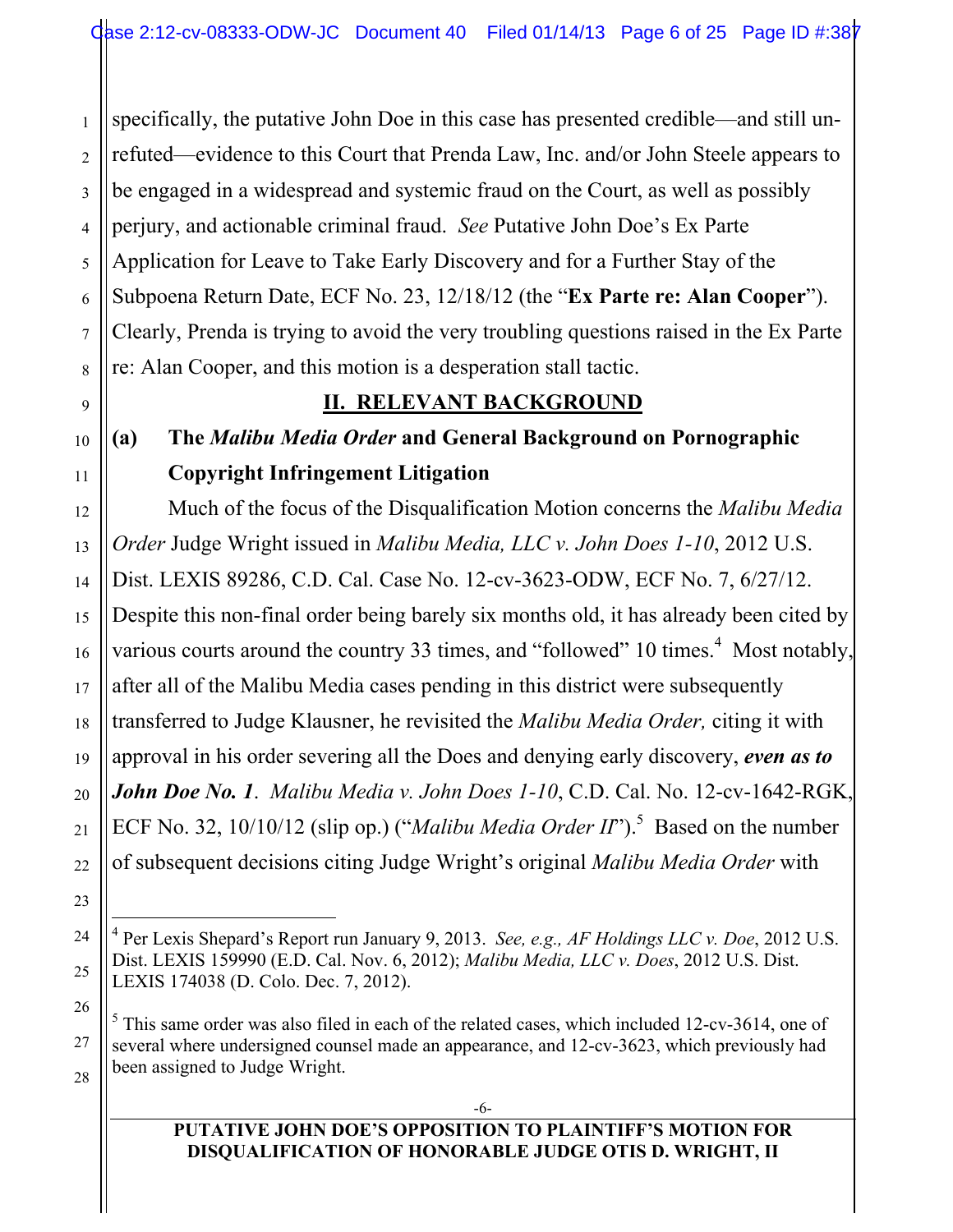1 2 approval, it would appear that describing it as 'widely adopted' is more apt than is describing it as evidence of 'pervasive bias.'<sup>6</sup>

Judge Wright concisely explained how this kind of litigation works, as follows,

3

4

5

6

7

8

9

10

11

12

13

14

15

16

17

18

19

20

21

22

23

"The Court is familiar with lawsuits like this one. *AF Holdings LLC v. Does 1-1058*, No. 1:12-cv-48(BAH) (D.D.C. filed January 11, 2012); *Discount Video Center, Inc. v. Does 1-5041*, No. C11-2694CW(PSG) (N.D. Cal. filed June 3, 2011); *K-Beech, Inc. v. John Does 1-85*, No. 3:11cv469-JAG (E.D. Va. filed July 21, 2011). These lawsuits run a common theme: plaintiff owns a copyright to a pornographic movie; plaintiff sues numerous John Does in a single action for using BitTorrent to pirate the movie; plaintiff subpoenas the ISPs to obtain the identities of these Does; if successful, plaintiff will send out demand letters to the Does; because of embarrassment, many Does will send back a nuisance-value check to the plaintiff. The cost to the plaintiff: a single filing fee, a bit of discovery, and stamps. The rewards: potentially hundreds of thousands of dollars. Rarely do these cases reach the merits." *Malibu Media Order,* p. 6.

24 25 26 27 28 6 *See also, e.g., Malibu Media, LLC v. John Does 1 through 13*, E.D. Cal. No. 12-cv-1260-JAM-DAD, ECF No. 30, 10/10/12, fn 3 (Drozd, M.J.) (*citing Malibu Media Order* and severing all Does in related Malibu Media cases in Eastern District of California); *Patrick Collins, Inc. v. John Does 1 through 9*, S.D. Cal. No. 12-cv-1436-H, ECF No. 23, 11/08/12, p. 6 (Huff, J.) (*citing Malibu Media Order* and severing all Does other than Doe No. 1); *Patrick Collins, Inc. v. John Does et al*, C.D. Cal. No. 12-cv-5267-JVS, ECF No. 21, 11/5/12, p. 7 (Selna, J.) (citing *Malibu Media Order II* and severing Does in all Patrick Collins cases filed in Central District of California)

> **PUTATIVE JOHN DOE'S OPPOSITION TO PLAINTIFF'S MOTION FOR DISQUALIFICATION OF HONORABLE JUDGE OTIS D. WRIGHT, II**

-7-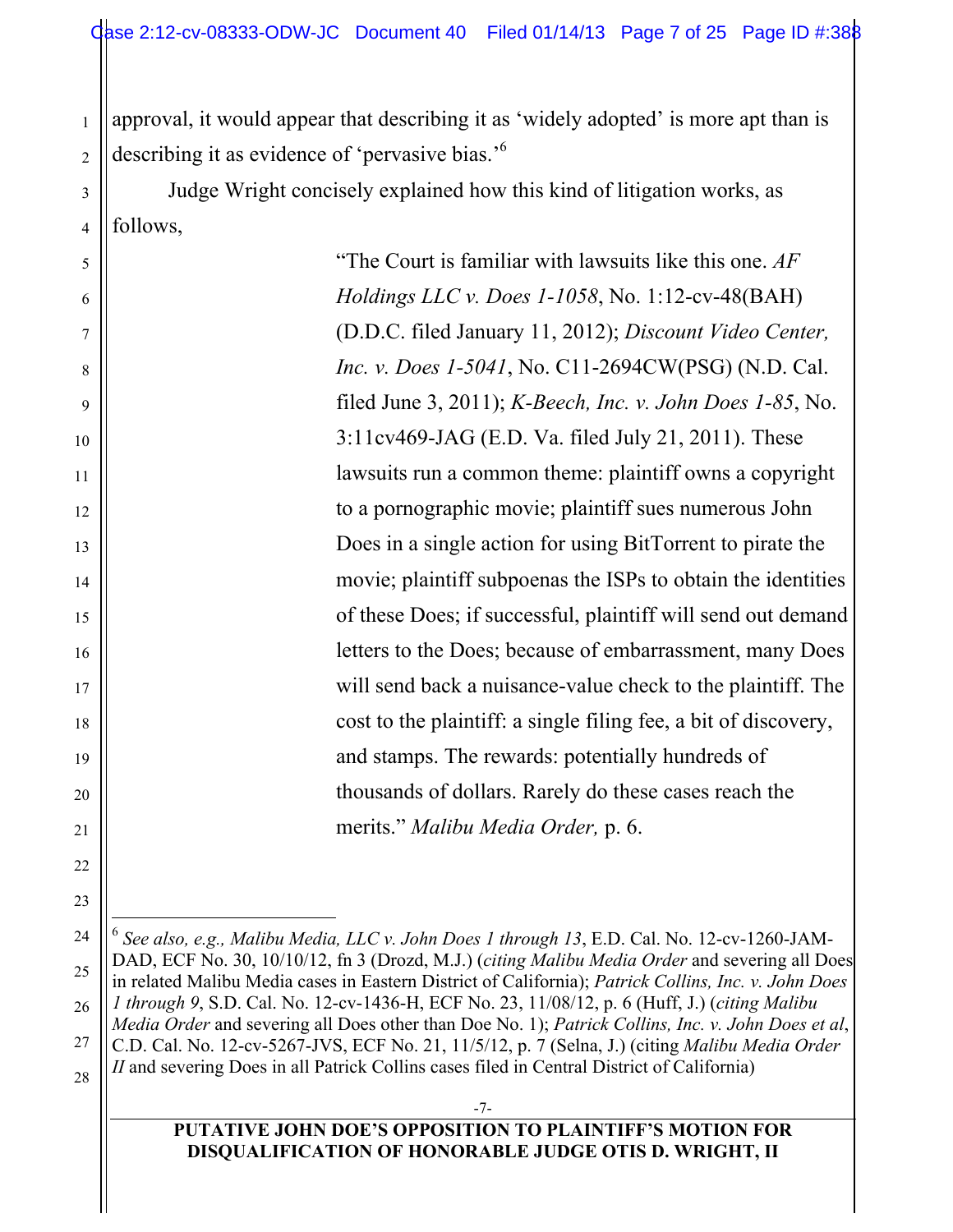1 2 3 4 5 6 7 8 9 Although the passage above was not written about this case, it is nevertheless a correct description, save perhaps two details. First, as far as undersigned counsel is aware, *not a single one of these pornography cases has ever reached the merits* anywhere in the United States, save for the occasional default judgment. Second, during the second half of 2012, presumably because Prenda was tired of losing the argument on "swarm joinder," Prenda appears to have stopped suing numerous John Does in a single federal action, and began targeting individuals one at a time.<sup>7</sup> The related AF Holdings, LLC and Ingenuity 13, LLC cases filed in this district are all against a single John Doe defendant, "identified by IP address."

# **(b) Closer Look at the Malibu Media Litigation in this District: Judge Klausner Focused on Distinction Between ISP Subscriber and Actual Defendant**

In the first sustained foray by so-called "copyright trolls" into the Central District of California, starting in February of 2012, Malibu Media, LLC filed a slew of multiple defendant John Doe mass copyright infringement actions in this district.<sup>8</sup> A common tactic employed by both Malibu Media and Prenda Law, Inc. (which are different groups, up to much the same thing) $\delta$  is to flaunt courts' related case rules.

 $<sup>7</sup>$  Prenda continues to seek to issue subpoenas by the dozen (or sometimes, hundreds at a time) in</sup> other jurisdictions where it thinks it is more likely to get away with it. *See, e.g., AF Holdings, LLC v. Matthew Ciccone,* E.D. Mi. No. 12-cv-14442 (single "defendant" hundreds of "co-

conspirators"); *Guava, LLC v. Comcast Comm'ns, LLC*, Circuit Court of St. Clair County, Illinois, No. 12MR417 (utilizing state pre-complaint discovery mechanism to subpoena information on 300 ISP subscribers in Computer Fraud and Abuse Act case).

 $8$  Undersigned counsel represented 17 different ISP subscribers who were the subject of Malibu Media subpoenas issued by Courts of this district.

<sup>&</sup>lt;sup>9</sup> Malibu Media, Patrick Collins, K-Beech, Third Degree Films, Nucorp, Zero Tolerance and several other pornographers are or were clients of the Miami law firm of Lipscomb Eisenberg  $\&$ Baker, PLLC, who steers litigation for those clients nationally, usually through "local counsel." The multiple pornographer clients of Prenda Law, Inc. are listed in the Dec'l. of Morgan E. Pietz re: Prenda Law, Inc. at ¶ 11.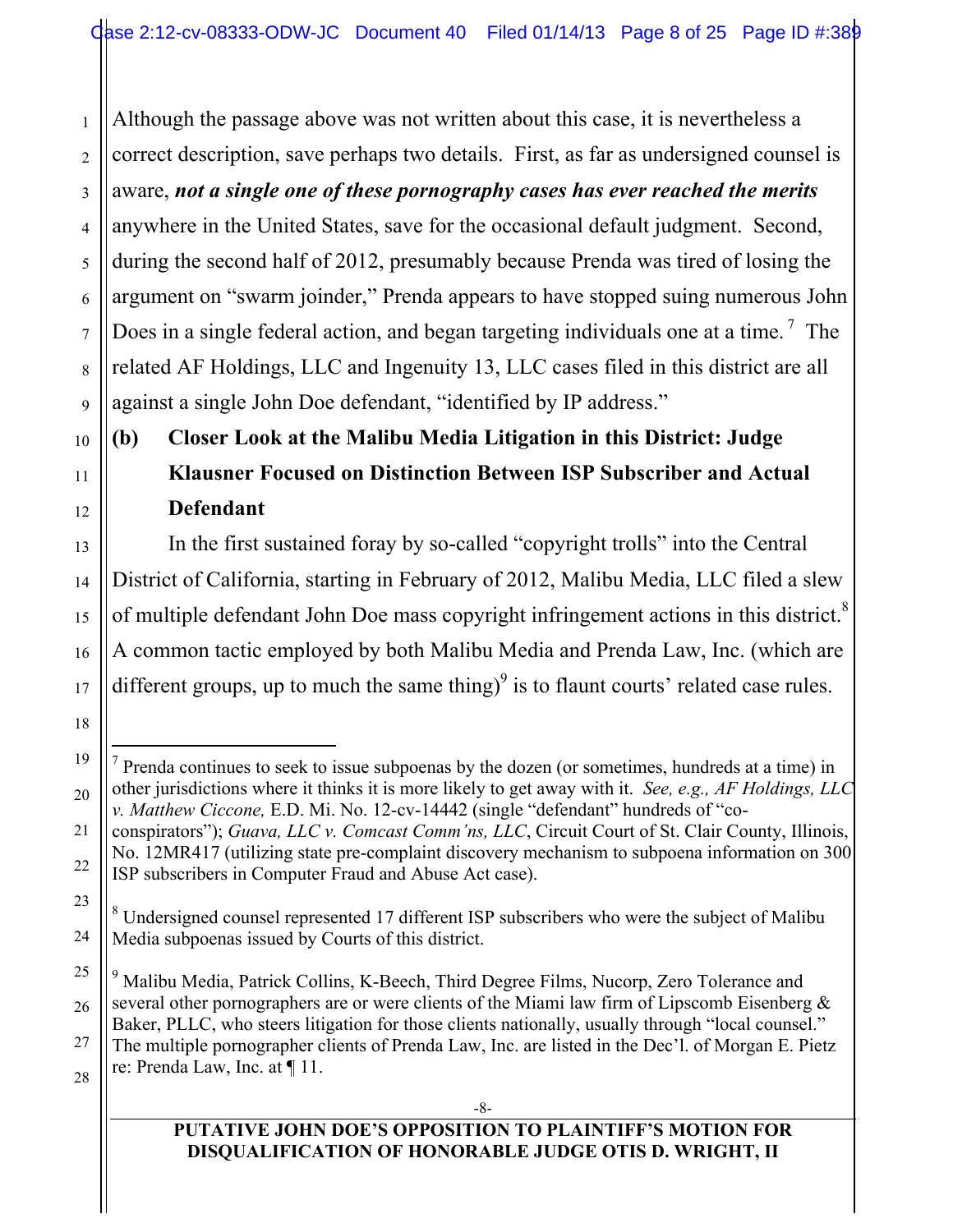The reason for this is simple: both groups hope that by spreading their highly similar cases<sup>10</sup> out to multiple Judges, at least some of the Judges will authorize the plaintiffs to issue subpoenas to the ISPs—the single key element in the "copyright troll" business model. The result of this tactic in the Malibu Media cases here was that several different Judges of this district initially took different positions as to the Malibu Media cases. A few Judges initially authorized the ISP subpoenas. Judge Wright, however, recognized the potential for abuse in this kind of lawsuit right from the start, as well as the tenuous nature of plaintiff's "swarm joinder" theory, and severed and dismissed all Does other than Doe No. 1, *sua sponte*. *Malibu Media Order,* p. 7.

Judge Wright did *not,* however, close the courthouse doors to Malibu Media, or to other pornographers seeking to file copyright infringement cases. To the contrary, Judge Wright gave Malibu Media "the keys to discovery," at least as to John Doe No. 1, along with a warning that "any abuses will be severely punished." *Malibu Media Order,* p. 5.

After undersigned counsel brought it to the Courts' attention that there were multiple, highly similar Malibu Media cases pending in this District, all of the cases were ultimately transferred to Judge Gary Klausner on July 10, 2012. Immediately upon receiving transfer of all the Malibu Media cases, Judge Klausner issued an order in each case vacating all prior orders authorizing Malibu Media to issue subpoenas to ISPs. (Just like what Judge Wright did in the AF Holdings and Ingenuity 13 cases here). Judge Klausner then issued a series of orders to show cause, first directing Malibu Media to show why its cases should not be dismissed for lack of personal jurisdiction, and then ordering that if Malibu Media wanted leave to issue new ISP subpoenas, it would have to apply again, explaining in greater detail why such discovery was warranted. *Malibu Media,* C.D. Cal. No. 12-

27 28

1

2

3

4

5

6

7

8

9

10

11

12

13

14

15

16

17

18

19

20

21

22

23

24

25

 $10<sup>10</sup>$  Each group uses its own set of the same cookie-cutter pleadings, same technical experts, same attorneys as local counsel, etc.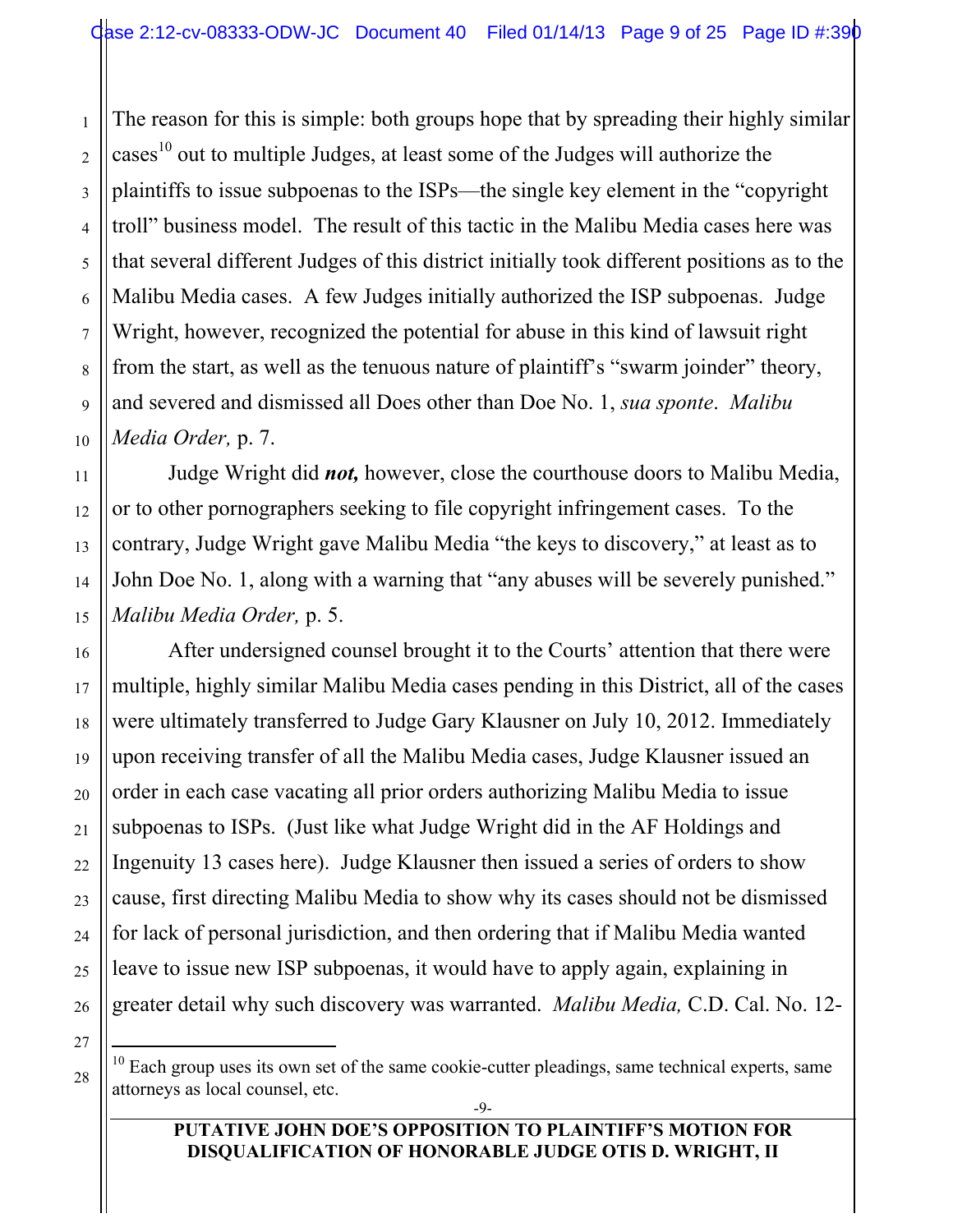cv-1642-RGK, ECF No. 27, 7/31/12. Malibu Media did file a renewed motion for leave to take early discovery, which undersigned counsel opposed (undersigned counsel also filed a motion to sever).

Ultimately, Judge Klausner issued a comprehensive order in each of the Malibu Media cases that not only severed and dismissed all Does other than Doe No. 1, but, more significantly, denied early discovery *even as to Doe No. 1***,** because Malibu Media failed to meet its burden of showing that the early discovery was "very likely" to result in the identification of actual defendant. *Malibu Media Order II*, pp. 4-5. Judge Klausner explained,

> "Plaintiff alleges '[b]ecause ISPs assign a unique IP address to each subscriber and retain subscriber activity records regarding the IP addresses assigned, the information sought in the subpoena will enable Plaintiff to serve defendants and proceed with the case.' (Pl's Mtn for Leave 4.)

Plaintiff's argument is unavailing, because the subscriber information is not a reliable indicator of the actual infringer's identity. Due to the proliferation of wireless internet and wireless-enabled mobile computing (laptops, smartphones, and tablet computers), it is commonplace for internet users to share the same internet connection, and thus, share the same IP address. Family members, roommates, employees, or guests may all share a single IP address and connect to BitTorrent. *AF Holdings LLC v. Does* 1-96, No. C 11-03335 JSC, 2011 WL 4502413, at \*2-3 (N.D. Cal. Sept. 27, 2011); *Hard Drive Prods. v. Does 1-90*, No. C 11-03825 HRL, 2012 WL 1094653, at \*2-3 (N.D. Cal. Mar. 30, 2012). If the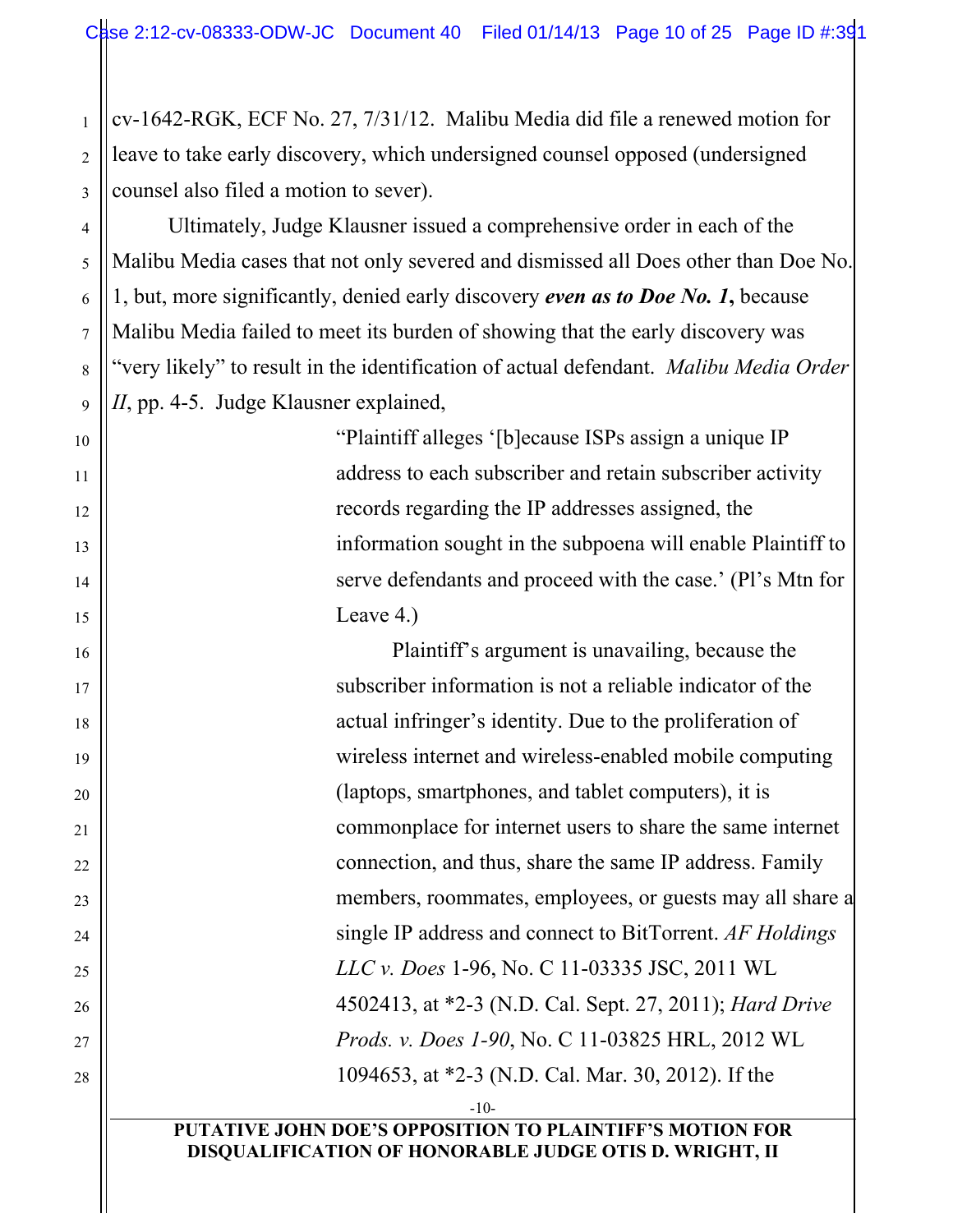1

2

3

4

5

6

7

8

9

10

11

12

13

14

15

16

17

18

19

20

21

22

23

24

25

26

27

28

subscriber has an unsecured network, it is possible that the actual infringer could be a complete stranger standing outside the subscriber's home, using the internet service and who's internet activity is being attributed to the unknowing subscriber's IP address. Thus, obtaining the subscriber information will only lead to the person paying for the internet service and not necessarily the actual infringer.

It is even more unlikely that early discovery will lead to the identities of Defendants given how commonplace internet usage outside one's home has become. An increasing number of entities offer publicallyaccessible internet service; consider coffee shops, workplaces, schools, and even cities. Mobile-computing allows internet users and copyright infringers, to connect to the internet in any such location. A given entity may have hundreds or thousands of users in a one to two-month period. Obtaining the subscriber information in these cases will only lead to name of the entity and is unlikely to yield any identifying information about the actual infringer. Accordingly, granting early discovery for the subscriber information is not very likely to reveal the identities of Defendants.

The Court also finds that Plaintiff fails to demonstrate[] good cause to warrant early discovery. Based on similar reasons discussed above, it is not even reasonably likely that early discovery will lead to Defendants' identities and service of process. *Hard Drive* 

-11-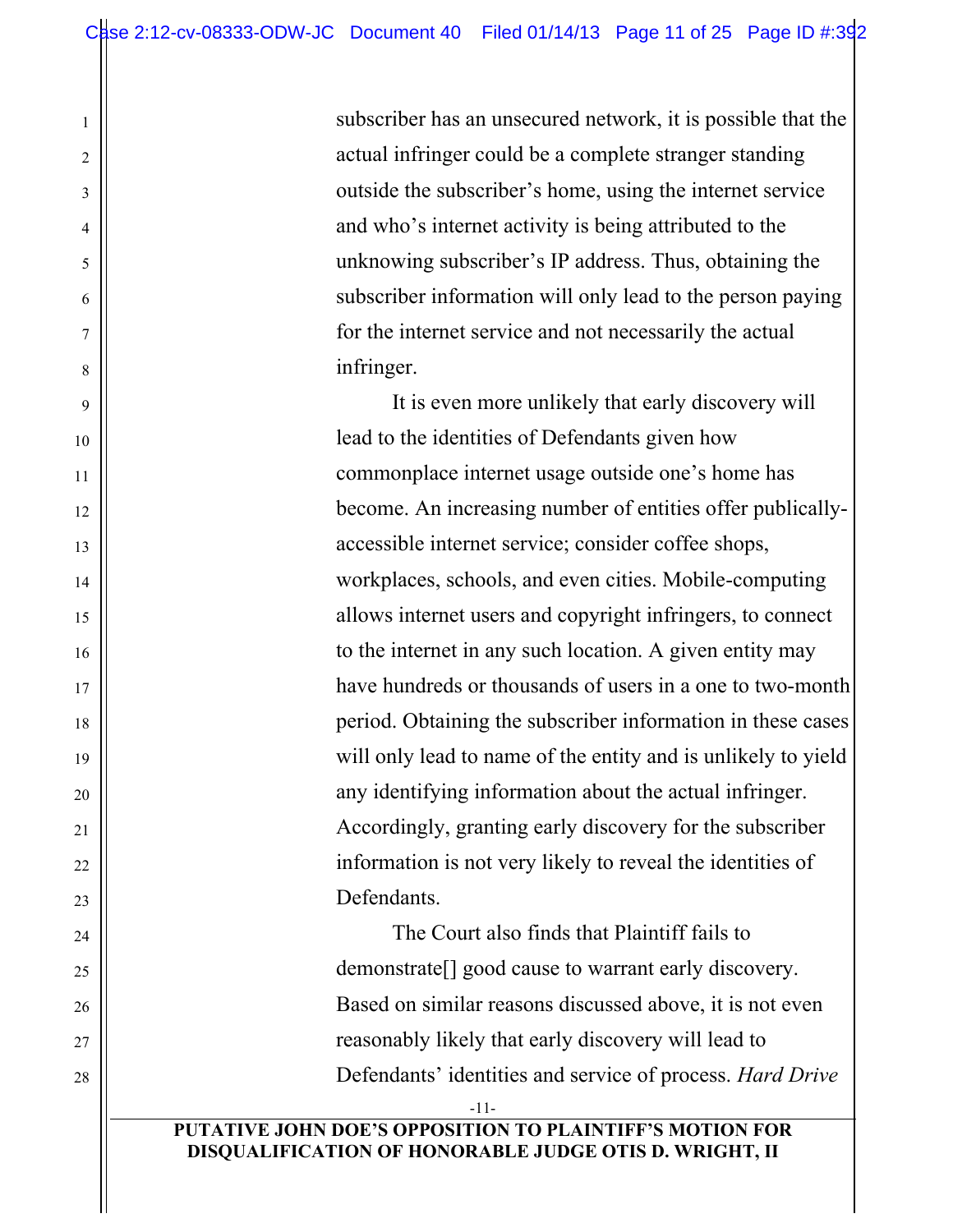*Prods.v. Does 1-90*, No. C 11-03825 HRL, 2012 WL 1094653, at \*2-3 (N.D. Cal. Mar. 30, 2012). . . Based on the forgoing, Plaintiff fails to show that early discovery is very likely to reveal the identities of Defendants and fails to demonstrate good cause to warrant early discovery. Thus, the Court **DENIES** Plaintiff's Motion." *Malibu Media Order II*, p. 4.

Thus, Judge Wright was not the first Judge of this District to deny early discovery even as to a single John Doe in a case like this—Judge Klausner was, in *Malibu Media II*. Judge Klausner also specifically cited to Judge Wright's *Malibu Media Order* in support of the Court's decision to sever all of the Does. *Id.* at. p. 5.

## **(c) Background on the Related AF Holdings and Ingenuity 13 Cases Filed by Prenda Law, Inc. and the Instant Disqualification Motion**

Starting on July 2, 2012 (*i.e.*, about a week after Judge Wright issued the *Malibu Media Order*) Mr. Brett Gibbs, who lists himself on the pleadings as "of Counsel" to Prenda Law, Inc., $<sup>11</sup>$  began filing a slew of actions in the Central District</sup> of California on behalf of AF Holdings, LLC and Ingenuity 13, LLC. By September of 2012, the grand total was 45 cases filed by Mr. Gibbs on behalf of these two entities, each against a single "John Doe" defendant identified only by IP address.

All of the AF Holdings cases in this district were transferred to Judge Wright as related cases, pursuant to Section 3.1 of General Order 08-05, on October 4, 2012. *AF Holdings, LLC v. John Doe*, 12-cv-5709-ODW, ECF No. 7, 10/4/12. Shortly thereafter, Judge Wright issued an Order to Show Cause in the related AF Holdings cases. *AF Holdings, LLC v. John Doe*, 12-cv-5709-ODW, ECF No. 9, 10/19/12 (the "**AF Holdings OSC re: Early Discovery**"). It stated,

 $11$  In reality, Mr. Gibbs appears to have a fairly central role in the day-to-day operations of Prenda Law. *See* Dec'l. of Morgan E. Pietz re: Prenda Law, Inc. ¶¶ 8, 12, Exhibit N, p. 132, li. 23-24. (All page references to the Exhibits to the Dec'l. of Morgan E. Pietz re: Prenda Law, Inc. are to the continuous pagination on the bottom right).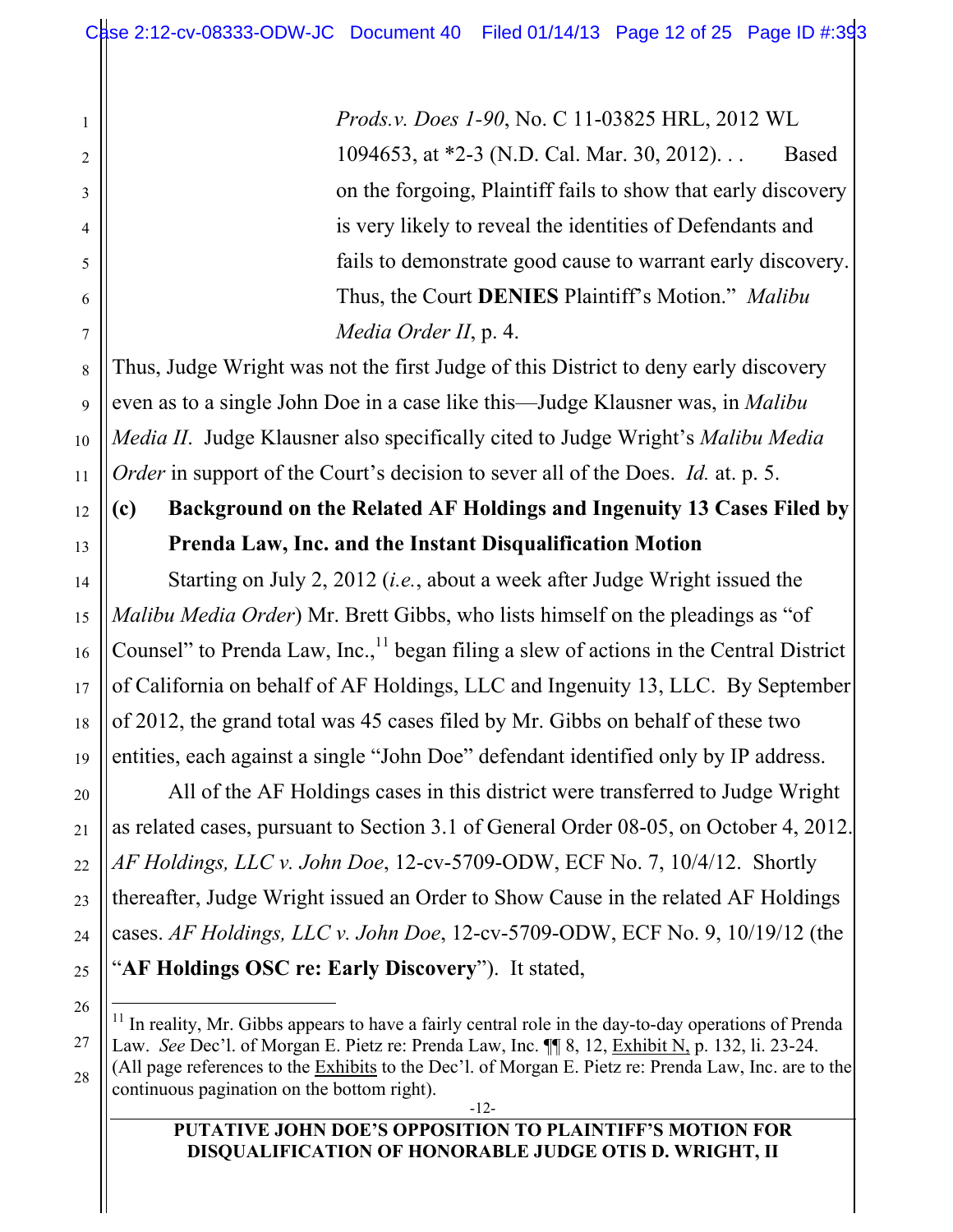1

2

3

4

5

6

7

8

9

10

11

12

13

14

15

16

17

18

19

20

21

22

23

24

25

26

27

28

"The Court is concerned with the potential for discovery abuse in cases like this. AF Holdings accuses the Doe Defendant of illegally copying a pornographic video. But the only information AF Holdings has is the IP address of the Doe Defendant. An IP address alone may yield subscriber information, but that may only lead to the person paying for the internet service and not necessarily the actual infringer, who may be a family member, roommate, employee, customer, guest, or even a complete stranger. *Malibu Media LLC v. John Does 1–10*, No. 2:12  $cv-01642-RGK-SSx$ , slip op. at  $4$  (C.D. Cal. Oct. 10, 2012). And given the subject matter of AF Holdings's accusations and the economics of defending such a lawsuit, it is highly likely that the subscriber would immediately pay a settlement demand—regardless whether the subscriber is the actual infringer. This Court has a duty to protect the innocent citizens of this district from this sort of legal shakedown, even though a copyright holder's rights may be infringed by a few deviants. Thus, when viewed with the public interest in mind, the Court is reluctant to allow any fishing-expedition discovery when all a plaintiff has is an IP address—the burden is on the plaintiff to find other ways to more precisely identify the accused infringer without causing collateral damage.

Thus, the Court hereby **ORDERS** AF Holdings **TO SHOW CAUSE** in writing within 14 days why early discovery is warranted in this situation. Under Ninth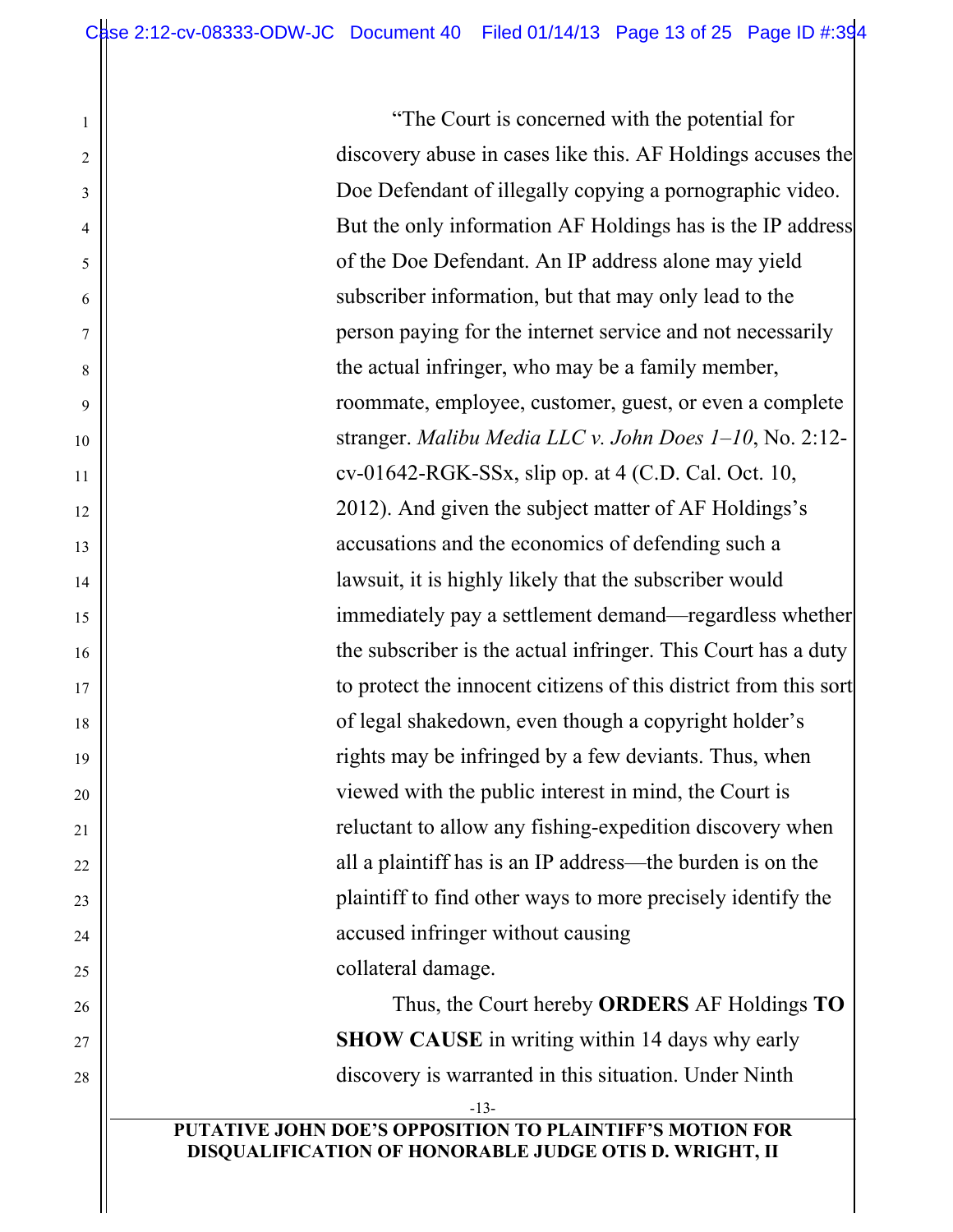Circuit precedent, a plaintiff should ordinarily be allowed discovery to uncover their identities, but discovery may be denied if it is (1) clear that discovery would not uncover the identities, or (2) that the complaint would be dismissed on other grounds. *Gillespie v. Civiletti*, 629 F.2d 637, 642 (9th Cir. 1980). *AF Holdings must demonstrate to the Court, in light of the Court's above discussion, how it would proceed to uncover the identity of the actual infringer once it has obtained subscriber information given that the actual infringer may be a person entirely unrelated to the subscriber—while also considering how to minimize harassment and embarrassment of innocent citizens.* Failure to timely comply with this order will also result in the dismissal of this case." *AF Holdings OSC re: Early Discovery*, pp. 2-3 (emphasis added).

Plaintiff submitted a response on November 1, 2012, which was generally underwhelming and particularly cursory with respect to details on the issue highlighted above in bold.

On December 3, 2012, undersigned counsel, on behalf of the putative John Doe defendant in *Ingenuity 13, LLC v. John Doe*, C.D. Cal. No. 12-cv-8333, filed a Notice of Related Cases identifying the multiple Ingenuity 13 cases filed by Penda in this district as related to the AF Holdings cases already assigned to Judge Wright. *AF Holdings, LLC v. John Doe*, 12-cv-5709-ODW, ECF No. 11. On December 19, 2012, all of the Ingenuity 13 cases pending here were also transferred to Judge Wright as related cases, per General Order 08-05. *Ingenuity 13, LLC v. John Doe*, C.D. Cal. No. 12-cv-8333, ECF No. 24.

28

1

2

3

4

5

6

7

8

9

10

11

12

13

14

15

16

17

18

19

20

21

22

23

24

25

26

27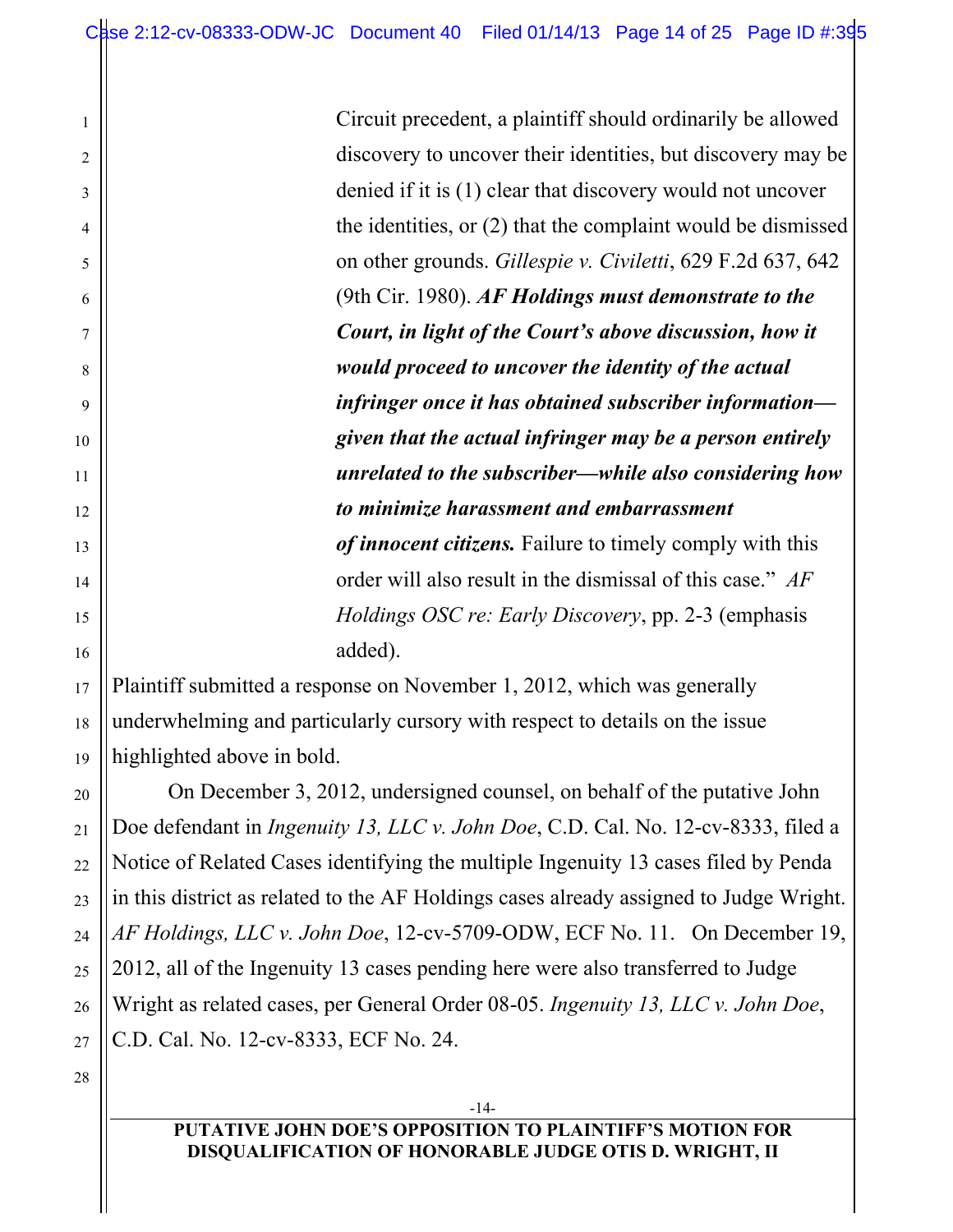On December 20, 2012, shortly after accepting transfer of the Ingenuity 13 cases, Judge Wright issued minute orders in each of the Ingenuity 13 cases that essentially adopted in the Ingenuity 13 cases the procedure already put in place in the *AF Holdings OSC re: Early Discovery*. *See Ingenuity 13, LLC v. John Doe*, C.D. Cal. No. 12-cv-8333, ECF No. 28, 12/20/12.

Also on December 20, 2012, for some of the older AF Holdings cases, which had been filed over 120-days earlier, Judge Wright issued an Order to Show Cause re: Lack of Service. *AF Holdings, LLC v. John Doe*, 12-cv-5709-ODW, ECF No. 16. Plaintiff responded to this order on the Rule 4(m) issue in at least a few of the cases, on December 27, 2012. *See, e.g., id.* at ECF No. 18.

On December 31, 2012, plaintiff filed the instant Disqualification Motion in what appears to be most if not all of the related cases pending before Judge Wright. *Id.* at ECF No. 17; *Ingenuity 13*, No. 12-cv-8333 at ECF No. 37. On January 2, 2013, the Disqualification Motion was referred to Judge Michael W. Fitzgerald. On January 3, 2013, undersigned counsel filed a Request for Leave to File an opposition, requesting a deadline of January 14, 2013. *Ingenuity 13*, No. 12-cv-8333 at ECF No. 38.

On January 7, 2013, plaintiff filed an opposition to the Request for Leave to file an opposition. *Id.* at ECF No. 39. The focus of this opposition is as follows,

> "Morgan Pietz has submitted filings in approximately twenty cases in the Central District on the basis of the fact that he represents the putative John Doe in this case. However, Mr. Pietz has not offered a single shred of evidence to support this assertion. As it stands, Mr. Pietz could very well be intervening in all of these cases for his

#### -15- **PUTATIVE JOHN DOE'S OPPOSITION TO PLAINTIFF'S MOTION FOR DISQUALIFICATION OF HONORABLE JUDGE OTIS D. WRIGHT, II**

1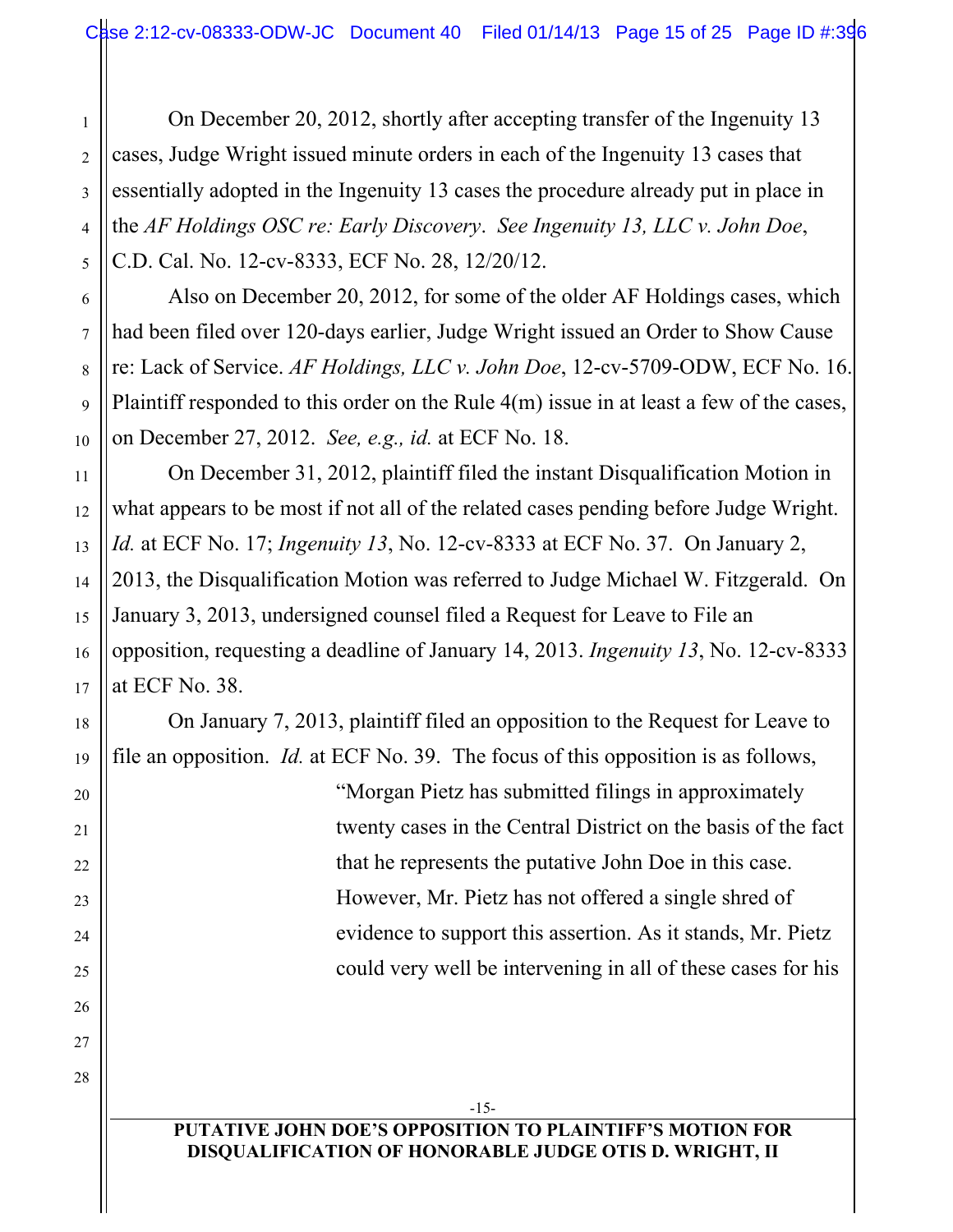own ends, with no real client that he is defending." *Id.* at p.  $1.^{12}$ 

Although the Court has not yet acted on undersigned Request for Leave to file by January 14, 2013, since that is the deadline undersigned counsel specified in the Request for Leave, this opposition to the Disqualification Motion is being filed as of that date.

#### **III. ARGUMENT**

#### **(a) Legal Standard for Judicial Disqualification**

Two federal statutes govern disqualification of an Article III Judge: 28 U.S.C. § 144 and 28 U.S.C. § 455. Section 144 is the statute that specifically contemplates a motion by a party seeking disqualification, but it has several procedural requirements that plaintiff has not complied with here (including filing affidavits with supporting facts, and a certification of counsel that the motion is filed in good faith). Further, the Disqualification Motion does make anything that could even be construed as an argument under Section 144.

Accordingly, the only relevant statute at issue here is the statute dealing primarily with a Judge's duty to recuse him or herself. *See* 28 U.S.C. § 455. It provides, in relevant part, that "Any justice, judge or magistrate [magistrate judge] of the United States shall disqualify himself in any proceeding in which his impartiality might be reasonably questioned." 28 U.S.C. § 455(a). None of the

#### **PUTATIVE JOHN DOE'S OPPOSITION TO PLAINTIFF'S MOTION FOR DISQUALIFICATION OF HONORABLE JUDGE OTIS D. WRIGHT, II**

<sup>28</sup>  $12$  First, this argument of plaintiff's ignores a sworn declaration filed by undersigned counsel in 12-cv-8333 at ECF No. 23-2, 12/18/12 (averring that undersigned counsel represents "the purported John Doe defendant in *Ingenuity 13, LLC v. John Doe*, C.D. Cal. Case No. 2:12-cv-08333.") Second, the irony of this allegation is stupendous. One of the allegations in the Ex Parte re: Alan Cooper is that Prenda Law, Inc. and/or John Steele are actually the real parties in interest in this action. In other words, all of Prenda's systemic frauds seem to suggest a pattern of deception designed to hide the fact that Prenda has become either the actual or *de facto* real party in interest in these cases. Undersigned counsel is prepared to disclose the true identity of the putative John Doe defendant to the Court. Is Prenda prepared to disclose to the Court who really has a pecuniary interest in the outcome of this litigation by virtue of having a stake in AF Holdings and Ingenuity 13?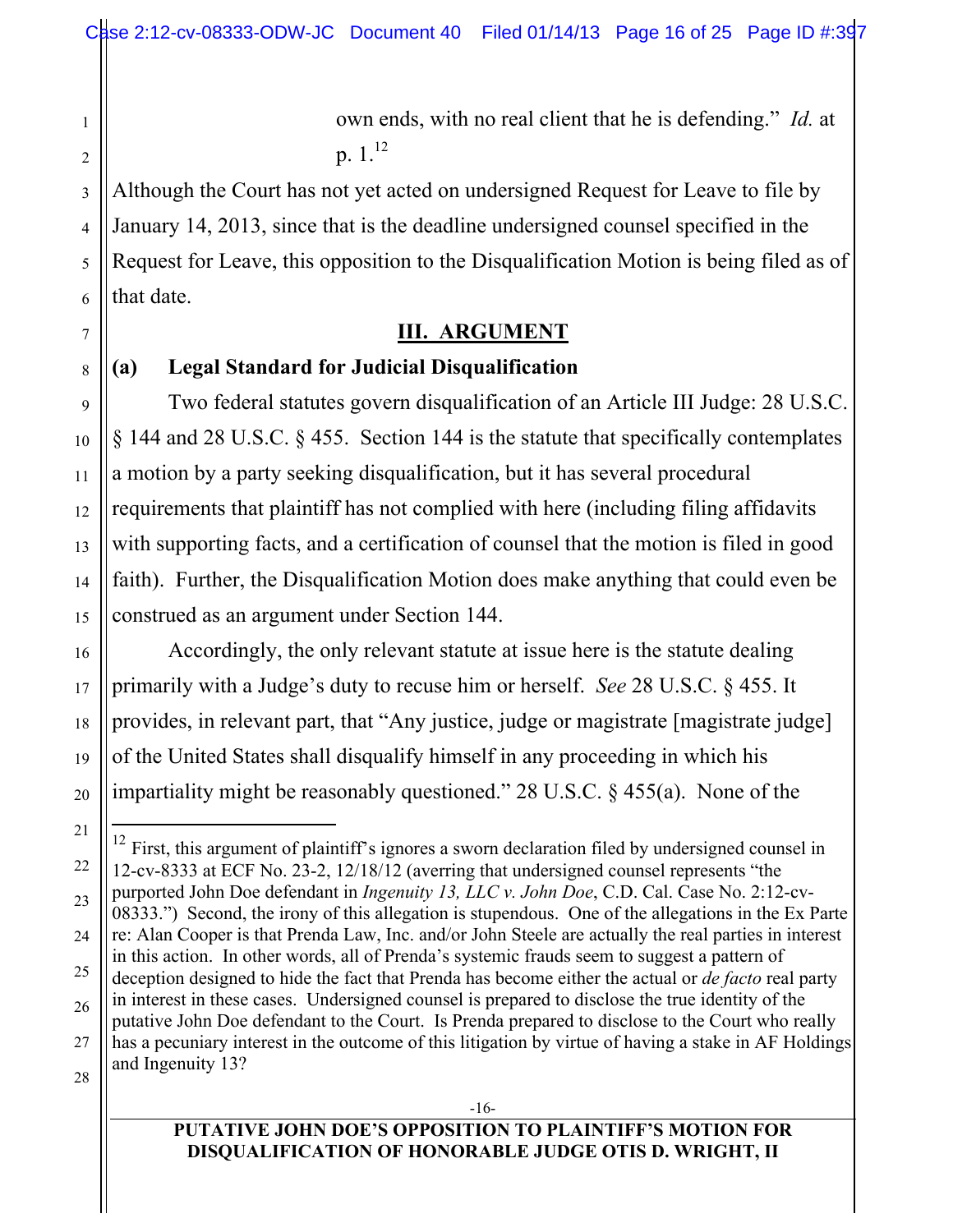1 2 additional specific grounds for disqualification enumerated at Section 455(b) have been claimed in the Disqualification Motion, and none of them apply.

As plaintiff acknowledges in the Disqualification Motion disqualification is normally only appropriate where an alleged bias arises from an extrajudicial source—in other words, bias against a party which develops during the course of proceedings is not a valid ground for disqualification. *See* ECF No. 35, p. 8.

Rather, plaintiff relies entirely on the narrow "pervasive bias" exception to the extrajudicial source rule. In typical Prenda fashion, citing an outdated case, plaintiff misstates the applicable standard as one where "such pervasive bias and prejudice is shown by otherwise judicial conduct as would constitute bias against a party." *Id.* at p. 8; *citing Davis v. Board of School Comm'rs of Mobile County*, 517 F. 2d 1044, 1051 (5th Cir. 1975).

Since the United States Supreme Court decided *Liteky v. United States,* 510 U.S. 540, 555, 114 S. Ct. 1147, 127 L. Ed. 2d 474 (1994), application of the "pervasive bias" exception has been limited to cases where Judges displayed "*deepseated favoritism or antagonism that would make fair judgment impossible*." (emphasis added); *see also United States v. Antar*, 53 F.3d 568, 574-576 (3d Cir. 1995) ("Post-*Liteky* cases involving allegations of bias derived from judicial proceedings have *construed the exception to the extrajudicial source requirement narrowly*") (emphasis added); *Vargas-Hernandez v. Gonzales*, 497 F.3d 919, 926 (9th Cir. 2007) ("[A]n applicant is not denied a fair hearing merely because the immigration judge has a point of view about a question of law or policy"); *quoting Davis v. Bd. of School Comm'rs.*, 517 F.2d 1044 (5th Cir. 1975).

**(b) The Disqualification Motion is Not Supported by Evidence and is Not Timely; It Could Have Been Made Back in October When Judge Wright Was Assigned the First of the Related Cases**

As noted above, the Disqualification Motion is not supported by any declarations or affidavits. Since there is no evidentiary basis for any facts

3

4

5

6

7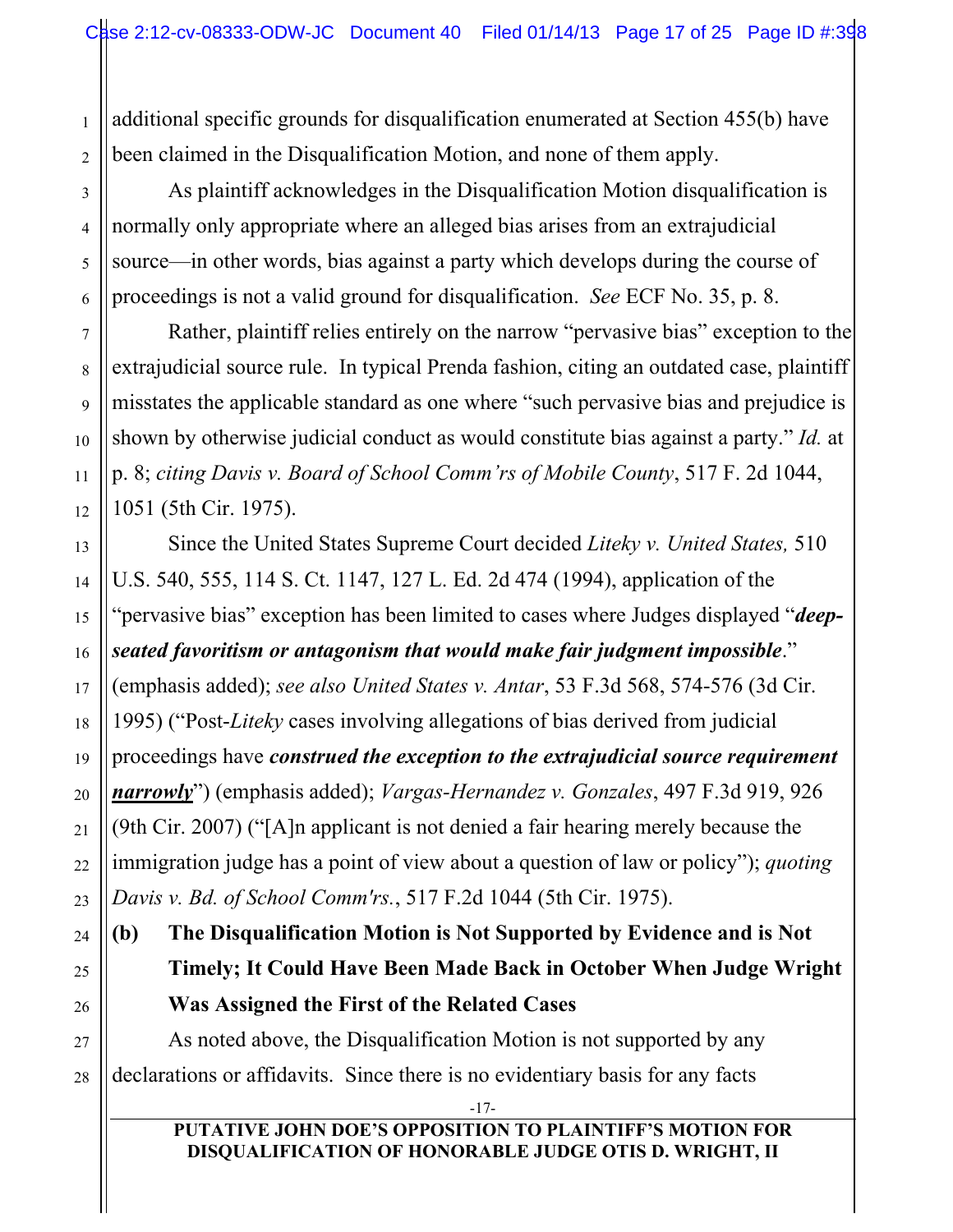1 supporting the motion, it could be denied on this basis alone.

12 14 16 A second threshold flaw, also fatal, is that the Disqualification Motion is not timely. This action is one of 45 related cases currently assigned to Judge Wright, all of which were filed by Prenda Law, Inc. on behalf of one of two mysterious shell companies organized in St. Kitts and Nevis, called AF Holdings, LLC and Ingenuity 13, LLC. Most of these cases, those where AF Holdings is the named plaintiff, have been assigned to Judge Wright since the AF Holdings cases were all related on October 4, 2012. If plaintiff truly believes, based on Judge Wright's June 27, 2012, *Malibu Media Order* that Judge Wright "simply abhors plaintiffs who attempt to assert their rights with respect to online infringement of pornography copyrights" one wonders why plaintiff waited until December 31, 2012 to seek disqualification? If plaintiff really thought that there was some kind of "pervasive bias" such that it could not get a fair shake from Judge Wright, the time to make the Disqualification Motion was in October of 2012, when Judge Wright took over the first of these related cases and issued the *AF Holdings OSC re: Early Discovery*. So the Disqualification Motion should also be dismissed as untimely, because both 18 U.S.C. §§ 144 and 455 require that any disqualification issue be raised at the earliest possible opportunity. *See E. & J. Gallo Winery v. Gallo Cattle Co*., 967 F.2d 1280, 1295 (9th Cir. 1992) (disqualification denied because party did not raise issue in timely manner).

Third, if Prenda was actually serious about the fact that it thinks it was unfairly prejudiced by any of Judge Wright's prior orders, shouldn't it have tried a motion for reconsideration?

Nevertheless, given the seriousness of the allegations at issue, the putative John Doe hopes the Court will look beyond these procedural flaws and deny this motion on the merits.

28

2

3

4

5

6

7

8

9

10

11

13

15

17

18

19

20

21

22

23

24

25

26

27

-18-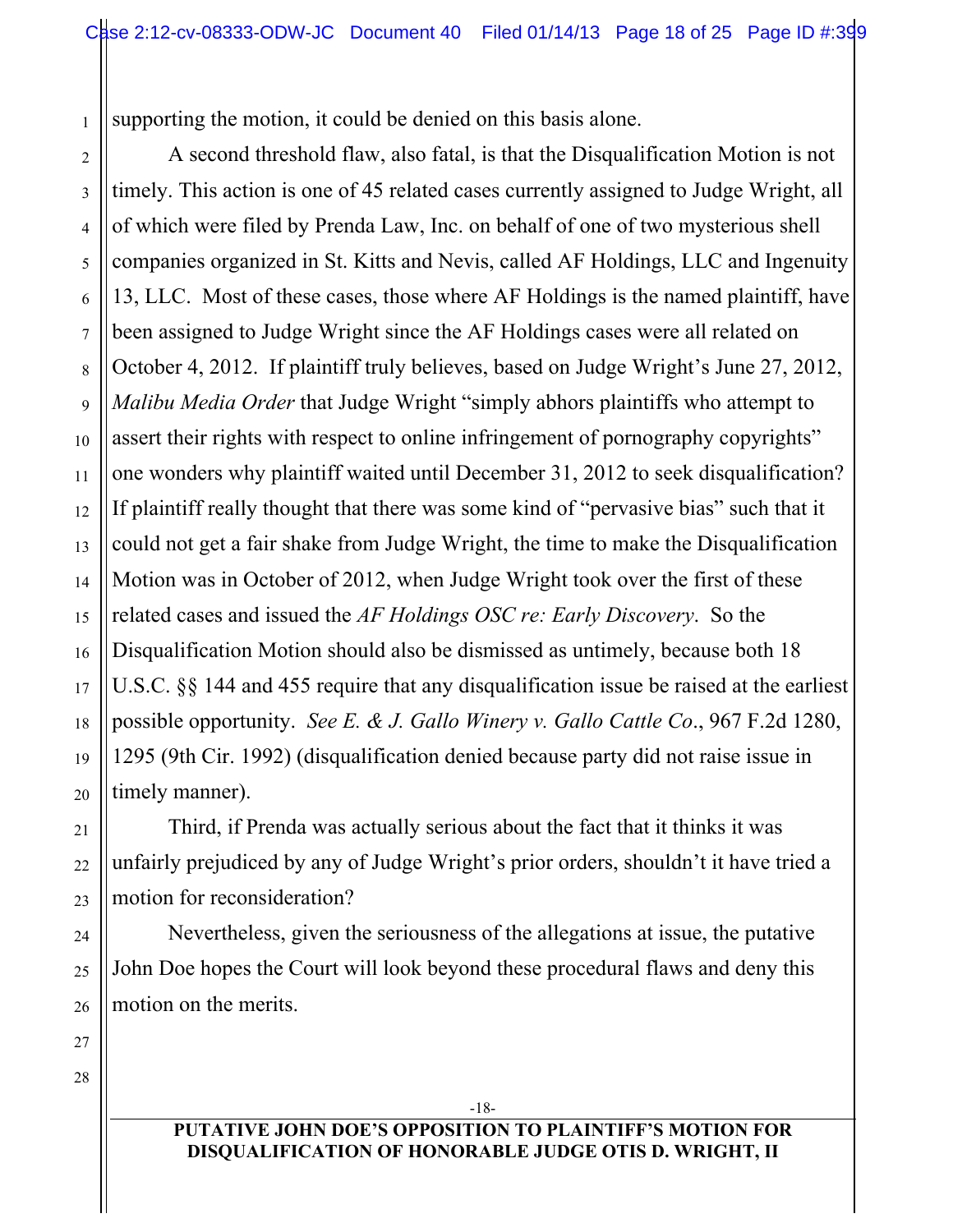#### **(c) Prenda Has Not Alleged an Extra Judicial Source for the Purported Bias**

Here, plaintiff does not appear to allege any *extrajudicial* or personal bias. Indeed, since there are no supporting affidavits or declarations, how could there be any basis for such allegations? Just because Judge Wright "has a point of view about a question of law," like say, that swarm joinder is wrong and lends itself to abuse, or a "policy," like say, requiring the plaintiff to explain what it is going to do with subpoena returns prior to authorizing early discovery, does not mean he should be disqualified.

# **(d) Judge Wright's Prior Orders That Prenda Complains of Were More Than Justified and Have Actually Been Widely Accepted by Other Judges as Models for How to Deal With These Kinds of Cases**

(1) The *Malibu Media Order* Was Justified, Has Been Subsequently Endorsed by Judge Klausner, and Widely Adopted by Many Other Judges Too

As noted above, Judge Wright's Malibu Media Order was specifically endorsed, as to severance in cases like this, by Judge Klausner in the *Malibu Media Order II.* Further, as noted above, myriad other courts from around the country have also cited to the Malibu Media Order with approval. *See, e.g., Malibu Media Order II* (Klausner, J.); fns. 5 and 7, *supra*.

Moreover, Prenda's argument that Judge Wright issued the *Malibu Media Order* "without *any* indication that Malibu Media had engaged in [] abuse in the past," is also incorrect. As noted above, when Judge Wright explained that "[t]he Court is familiar with lawsuits like this one," he cited to three cases: *AF Holdings LLC v. Does 1-1058*, No. 1:12-cv-48(BAH) (D.D.C. filed January 11, 2012); *Discount Video Center, Inc. v. Does 1-5041*, No. C11-2694-CW(PSG) (N.D. Cal. filed June 3, 2011); and *K-Beech, Inc. v. John Does 1-85*, No. 3:11cv469-JAG (E.D. Va. filed July 21, 2011).

28

1

2

3

4

5

6

7

8

9

10

11

12

13

14

15

16

17

18

19

20

21

22

23

24

25

26

27

-19-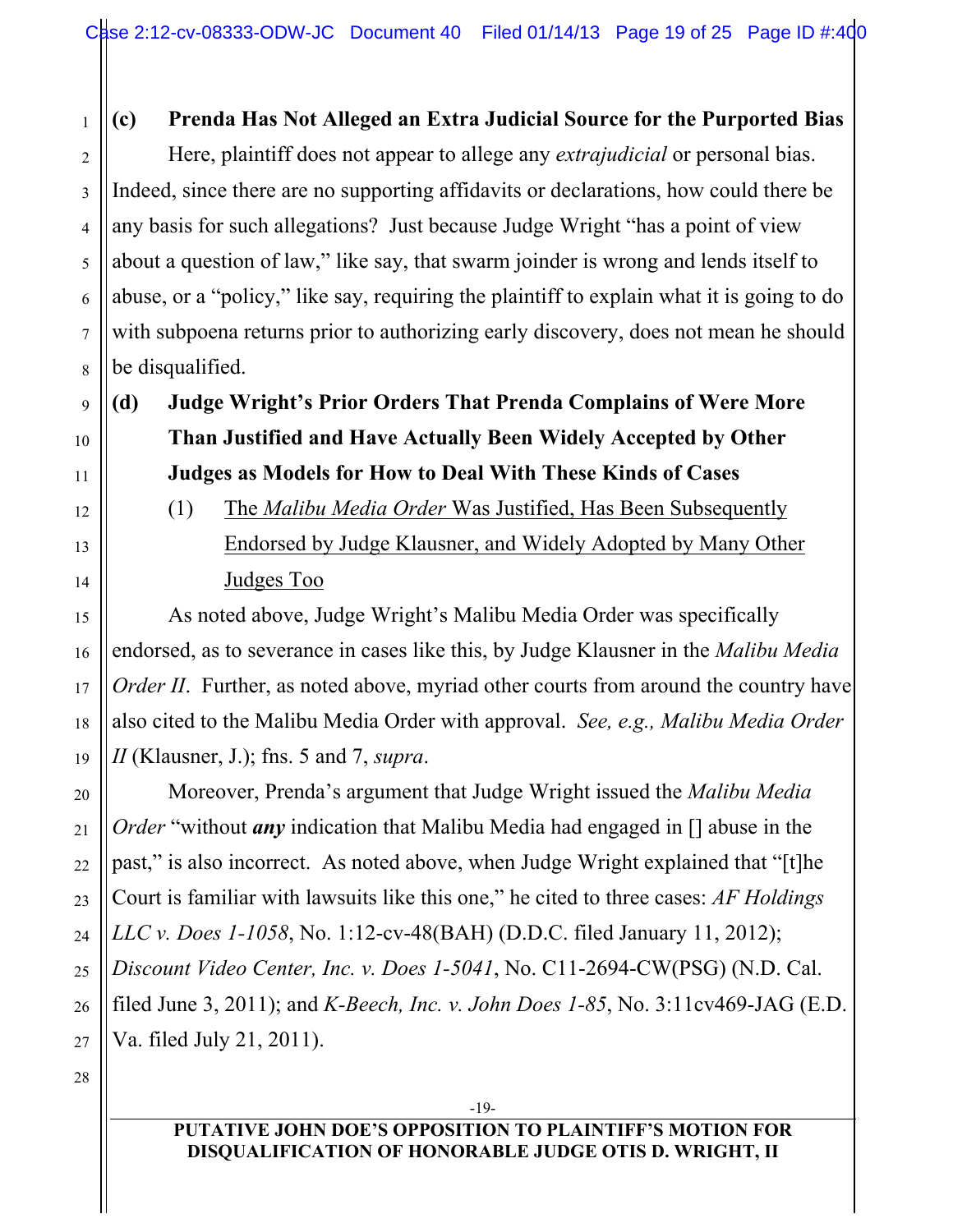1 2 3 4 5 6 7 8 9 First, in one of several ironies permeating the Disqualification Motion, although Judge Wright did not cite to another *Malibu Media* case, one of the cases Judge Wright did cite to—the AF Holdings case pending in D.C.—was another Prenda Law case. Dec'l. of Morgan E. Pietz re: Prenda Law, Inc., ¶ In that action, on March 2, 2012 (*i.e.*, three months before Judge Wright issued the Malibu Media Order) a collection of the nations large ISP's filed a brief seeking to quash the subpoenas Prenda had sought leave to issue. *AF Holdings LLC v. Does 1-1058*, D.D.C. No. 1:12-cv-48-BAH, ECF No. 8-1, 3/2/12. One of the arguments the ISPs made therein, among others, is that,

> "Plaintiff's current counsel has declared that in not one of the 118 multi-Doe actions filed during the last two years by the Prenda law firm (or its predecessors) has a single Doe been served. (citation omitted).<sup>13</sup> Plaintiff's counsel simply moves from court to court seeking authorization to serve subpoenas for the broadest number of subscribers imposing ever-increasing burdens on the ISPs—without using the information gathered for the purpose of litigating any case on the merits." *Id.* at p. 19 of 27.

Thus, based on *Prenda's own past, demonstrated questionable conduct*, Judge Wright was absolutely and 100% correct to be suspicious of Malibu Media's designs in a fundamentally similar case.

Further, Judge Wright's citation to the K-Beech case, wherein Judge Gibney of the Eastern District of Michigan chronicled a litany of abuses by K-Beech's professional "settlement negotiators" is also right on point and equally applicable to Malibu Media. Both K-Beech and Malibu Media were represented by the same group of attorneys (ringleaders: Lipscomb, Eisenberg & Baker of Miami), and, more

26 27

28

10

11

12

13

14

15

16

17

18

19

20

21

22

23

24

 $13$  A copy of the same status report, wherein Mr. Gibbs outlines Prenda's abysmal service of process record is attached as  $\overline{\text{Exhibit F}}$  to the Dec'l. of Morgan E. Pietz re: Prenda Law, Inc.

<sup>-20-</sup>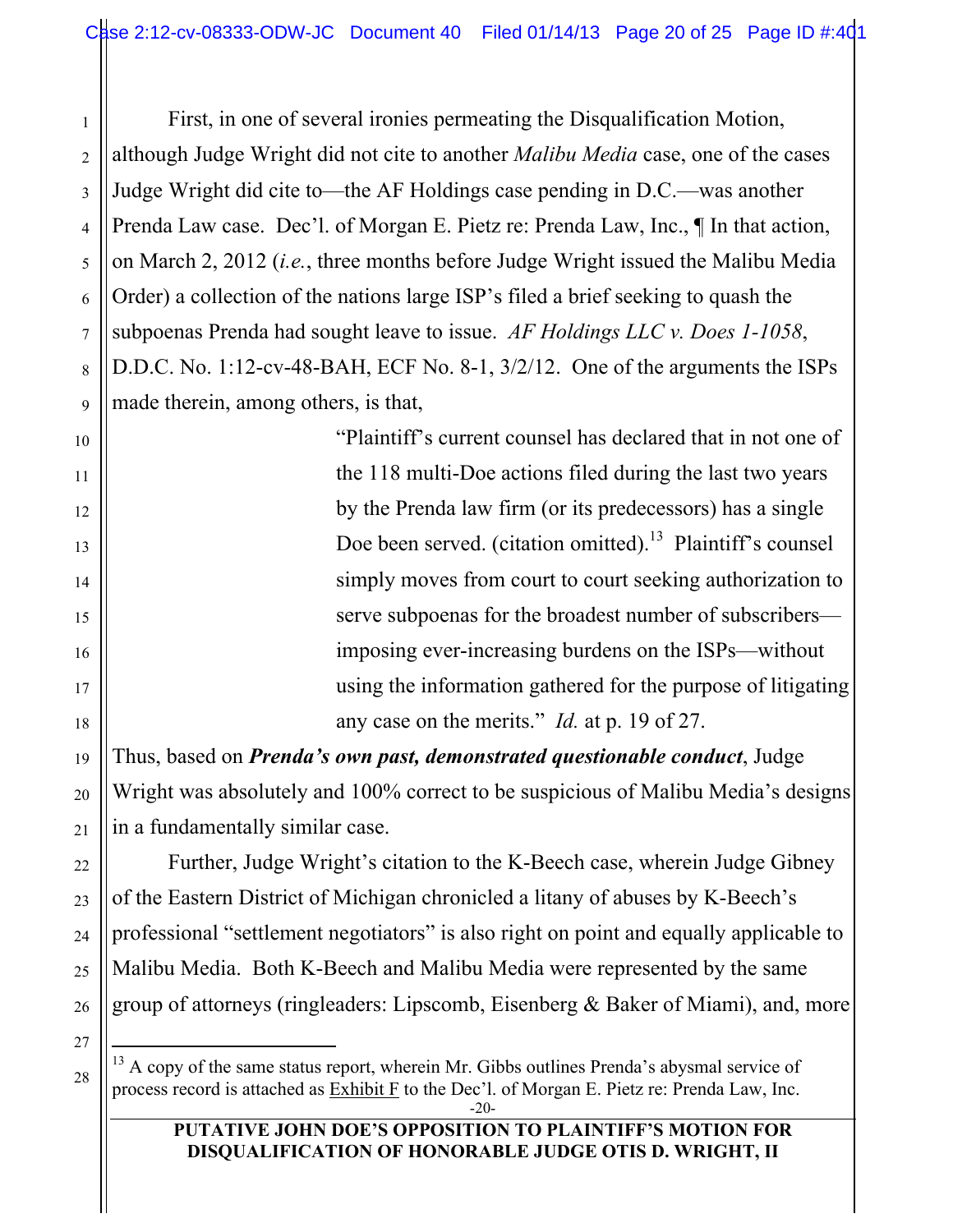1 2 3 4 5 6 7 importantly, both plaintiffs utilized the exact same group of notorious "settlement negotiators." *K-Beech, Inc. v. John Does 1-85*, E.D. Va. No. 3:11-cv-469-JAG, ECF No. 9, 10/05/11 ("The Court also finds that the plaintiff should be required to show cause why certain conduct does not violate Rule 11. . . Some defendants have indicated that the plaintiff has contacted them directly with harassing telephone calls, demanding \$2,900 to end the litigation. When any of the defendants have filed a motion to sever themselves from the litigation, however, the plaintiffs have immediately voluntarily dismissed them as parties to prevent defendants from bringing their motions before the Court for resolution."); *see also* Dec'l. of Morgan E. Pietz re: Malibu Media's Abusive Litigation Tactics, ¶ 11, filed in *Malibu Media v. Does 1-10*, C.D. Cal. No. 12-cv-3614, ECF No. 31-1, 9/4/12 (undersigned counsel averring that K-Beech and Malibu Media use the same group of "settlement negotiators").

Finally, despite justified misgivings about what Malibu Media was up to, Judge Wright did allow Malibu Media to keep moving its case forward. Judge Wright, gave Malibu Media "the keys to discovery," for John Doe No. 1, albeit along with a warning that "any abuses will be severely punished." *Malibu Media Order,* p. 5.

(2) The AF Holdings OSC re: Early Discovery and the Similar Orders Issued in the Related Ingenuity 13 Cases Were Also Justified, and Particularly So in Light of Prenda's Past History

The most coherent point Prenda makes is that it feels it has been unfairly denied the opportunity to issue subpoenas prior to a Rule 26(f) conference, even to single John Does in cases that do not suffer from mis-joinder.

It is on this point—what to do about early discovery as to a John Doe No 1., or in a single John Doe case—that Judge Wright has hit the nail squarely on the head. What Judge Wright has done in the AF Holdings and Ingenuity 13 cases is put the onus on the plaintiff to *explain to the Court exactly what it plans to do with the* 

-21- **PUTATIVE JOHN DOE'S OPPOSITION TO PLAINTIFF'S MOTION FOR DISQUALIFICATION OF HONORABLE JUDGE OTIS D. WRIGHT, II**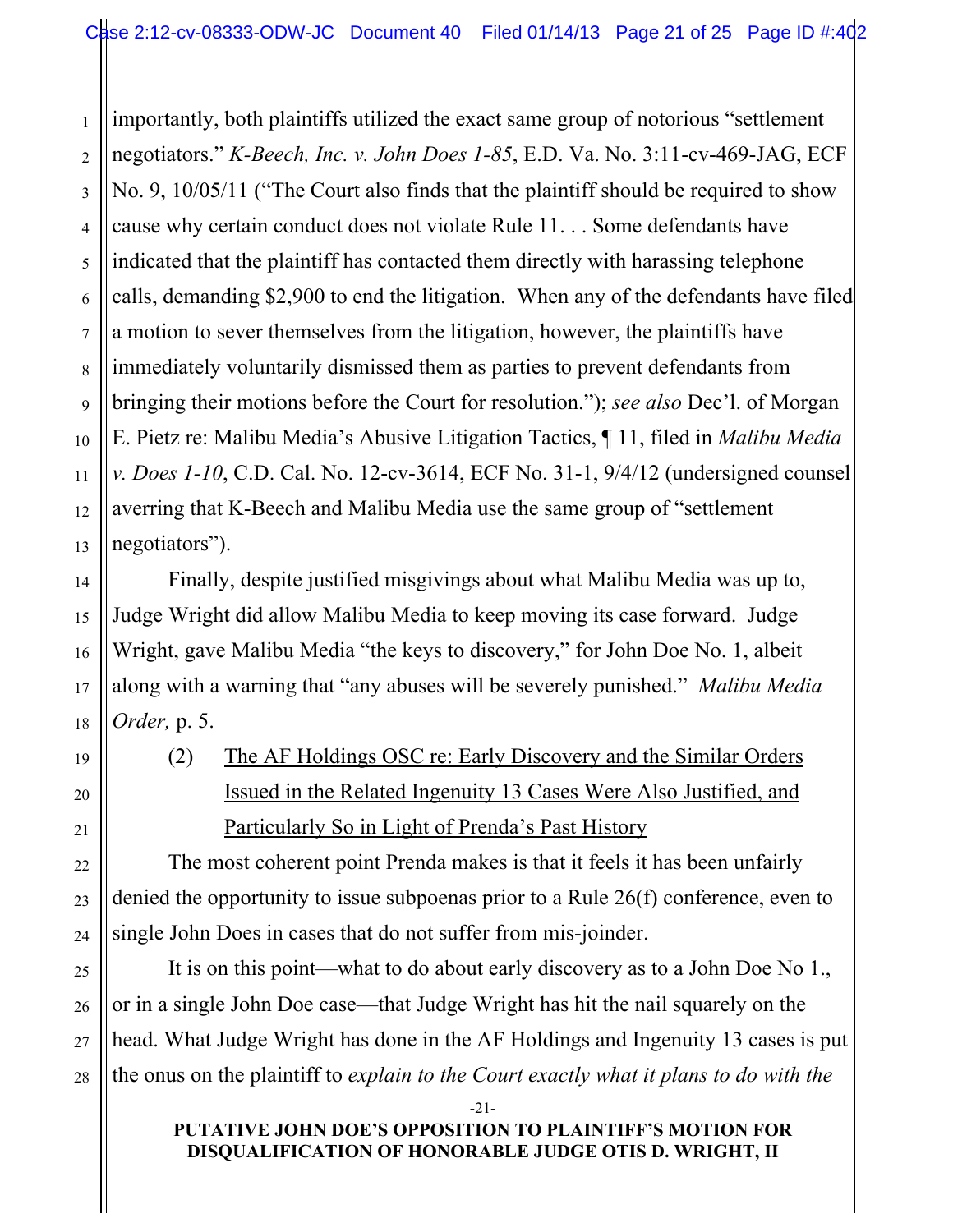2 3 4 5 6 7 8 9 10 11 12 *subscriber information it wants to subpoena from the ISPs.* What Judge Wright correctly appreciates (as did Judge Klausner) is that just because a person pays the Internet bill for an account that is supposedly used improperly, does not mean that this person, who pays the bill, is necessarily the actual infringing John Doe defendant. An IP address is not a person, and even the plaintiffs themselves admit that there is a high rate of error in these cases. *See, e.g., Digital Sins, Inc. v. Does 1- 176,* -- F.R.D. --, 2012 WL 263491, at \*3 (S.D.N.Y. Jan. 30, 2012). ("*Plaintiff's counsel estimated that 30% of the names turned over to the ISP's are not those of the individuals who actually downloaded or shared copyrighted material.*") Often, the actual perpetrator is the teenage kid next door, particularly where the ISP subscribers being targeted by plaintiff's subpoenas have open WiFi networks. As Judge Wright explained,

> "This Court has a duty to protect the innocent citizens of this district from this sort of legal shakedown, even though a copyright holder's rights may be infringed by a few deviants. Thus, when viewed with the public interest in mind, the Court is reluctant to allow any fishing-expedition discovery when all a plaintiff has is an IP address—the burden is on the plaintiff to find other ways to more precisely identify the accused infringer without causing collateral damage." *AF Holdings OSC re: Early Discovery*, p. 2.

There are two key reasons—aside from this simply being a matter squarely within the Court's discretion—why it is entirely appropriate for the Court to require, via an OSC, that Prenda Law to explain what it intends to do with the ISP subscriber information it sought leave of court to obtain via a subpoena prior to the Rule 26(f) conference.

28

1

13

14

15

16

17

18

19

20

21

22

23

24

25

26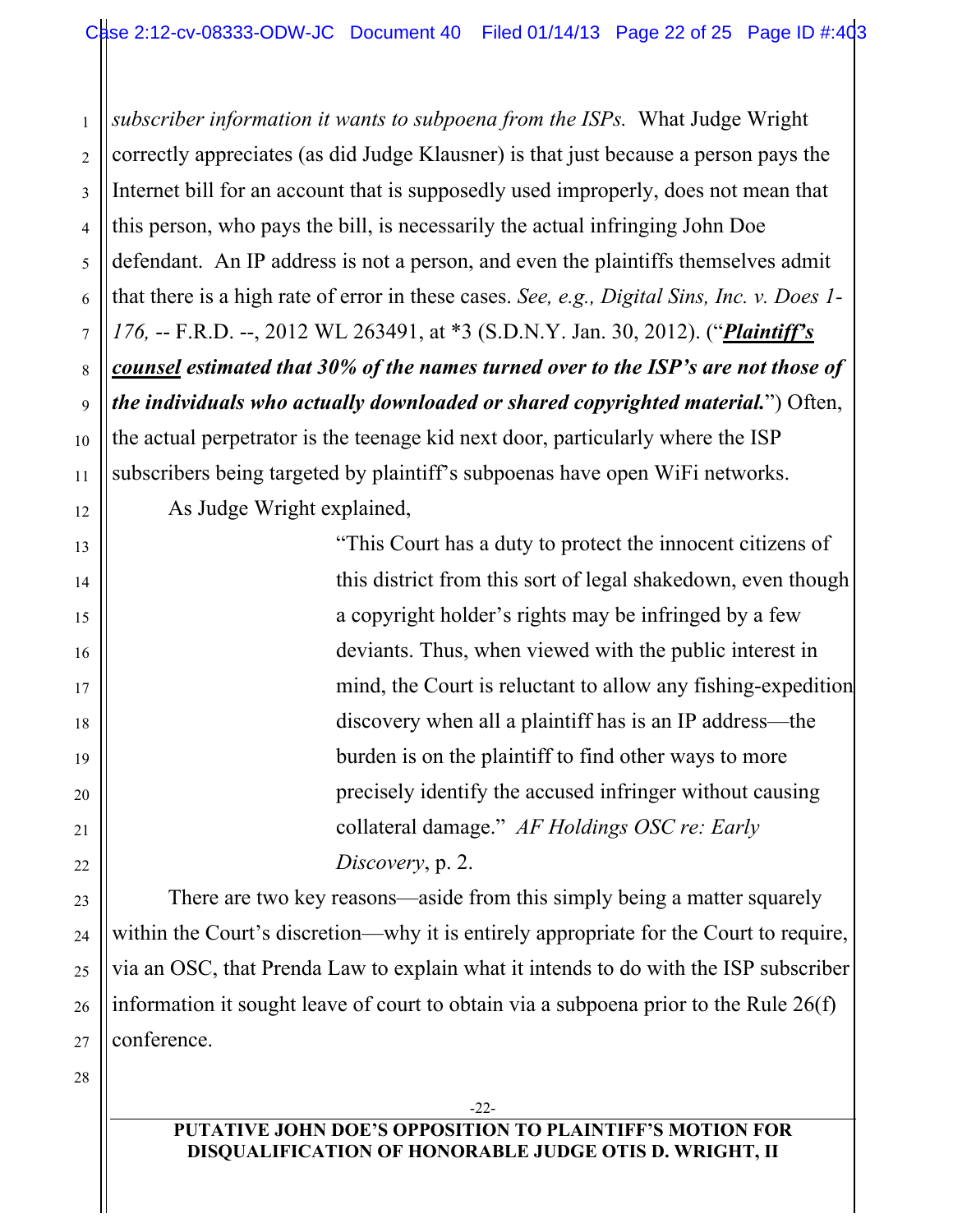The first reason the OSCs are proper is that the law is clear in file sharing cases like this one, which seek to identify anonymous file sharers, that early discovery should only be allowed if it is "reasonably likely" to result in the identification of actual defendants. *Malibu Media Order II*, pp. 4-5. As explained above by Judge Klausner, although the ISP subpoena may be a *necessary* first step to identifying a defendant in a case like this, the subpoena by itself is not *sufficient*  to identify an actual defendant. And Judge Wright has ordered that before Prenda Law is given the keys to discovery in this group of cases, it must first explain how it intends to go from "A" to "C" (i.e., from ISP subscriber information to identification of an actual defendant who can be named and served). The problem is that plaintiff has yet to explain how "B" works. Plaintiff has presumably been unable to satisfy the terms of the OSCs so far, because, in reality, it actually does not care to do the hard work of identifying actual defendants. That is, plaintiff would prefer instead to simply threaten ISP subscribers, saying 'pay us a few thousand dollars to 'settle,' or else you will be publicly accused of downloading pornography.' Never mind that plaintiff really has no intention of taking the case through to the merits; all it needs are ISP subpoena returns, and it has grist for its national "settlement" mill.

The second reason the OSCs are proper is that Prenda Law has a clear history, repeated in hundreds of cases against tens of thousands of John Doe defendants nationwide, of filing cases that it abandons, via a dismissal without prejudice, at the first hint of trouble, among other, more troubling misdeeds. To really appreciate the full scope of Prenda Law's abuse of the judicial system, the putative John Doe defendant suggests that the Court review the comprehensive accompanying Dec'l. of Morgan E. Pietz re: Prenda Law, Inc. While it is unclear how much of Prenda's sordid history Judge Wright was actually aware of when he issued the OSC Orders on Early Discovery, there is ample evidence in the attached declaration, which chronicles Prenda's past litigation abuses in detail, to prove that Judge Wright was right to be suspicious of Prenda's cases in this district.

-23-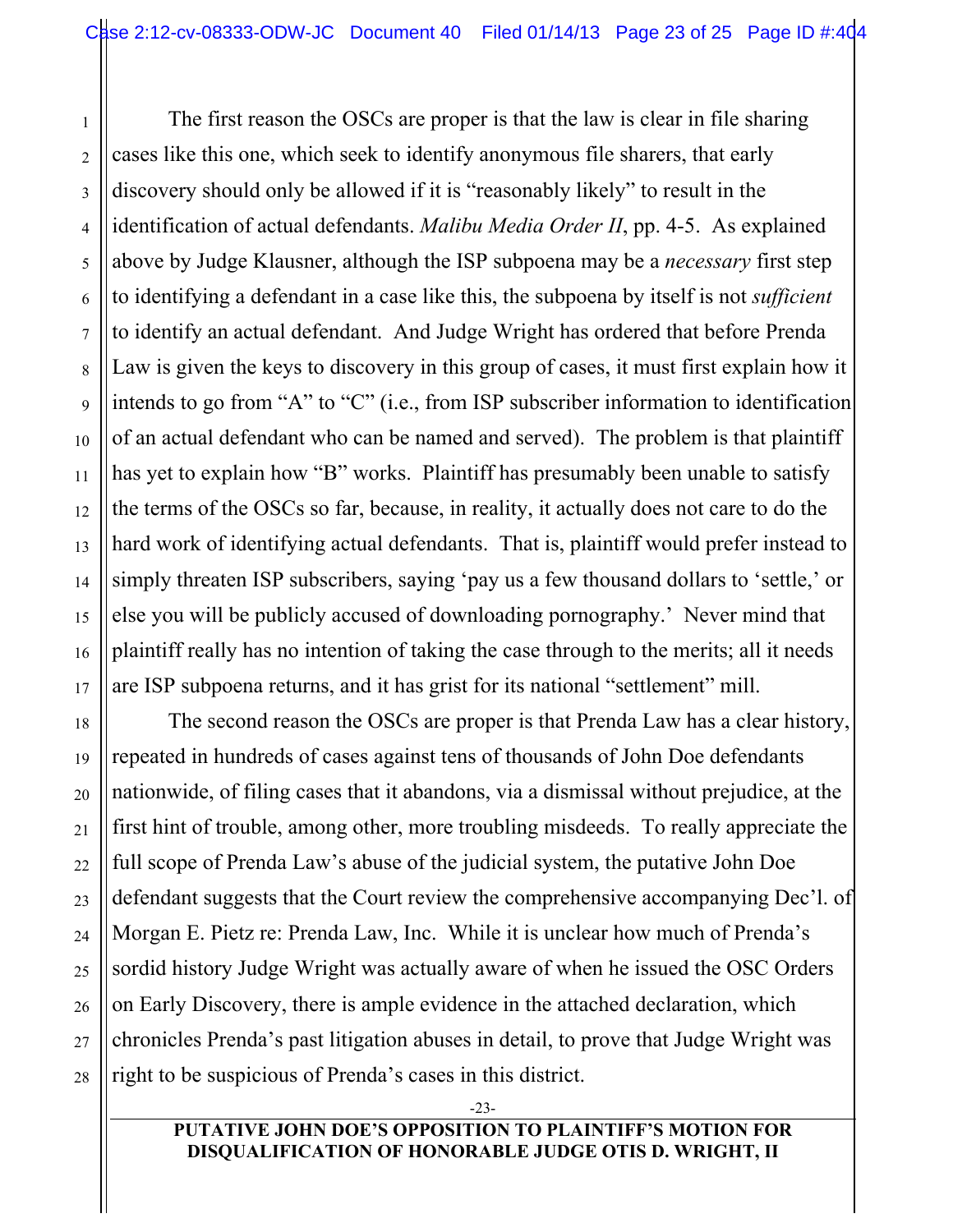Requiring that Prenda show what it wants to do with ISP subscriber information—other than simply seek to extort these people, many of whom are innocent—is the *exactly* the kind of judicial oversight needed in a case like this.

(3) The OSC re: Failure to Serve Issued in Some of the Older AF Holdings Cases is Also Justified

The final argument Prenda makes in the Disqualification Motion is that Judge Wright is being unfair and biased by requiring that Prenda to request leave to keep its cases going notwithstanding Prenda's non-compliance with Rule 4(m).

Admittedly, the fact that Prenda may not know most of the identities of the Does here in this district because Judge Wright quashed prior subpoenas and has not yet acted upon Prenda's response to the OSC Orders re: Early Discovery may constitute grounds for a Rule 4(m) extension. However, in at least one case, the lead AF Holdings case, 12-cv-5709, Prenda does know who the John Doe defendant is, and has nevertheless not served this person, despite this case being ongoing for 196 days, and plaintiff has presumably known this persons identity for months.

Further, seven days is not an unreasonable amount of time for an OSC response on a failure to serve issue; it gives a plaintiff acting in good faith plenty of time to effect service. *See AF Holdings, LLC v. John Doe,* N.D. Cal. 5:12-cv-2394- LHK, ECF No. 27, 1/11/13 (Order to Show Cause giving Prenda Law seven days to "show why this action should not be dismissed for failure to serve the Defendant as required by Rule 4(m)").

**(e) Prenda is Desperate to Avoid Answering Questions About Alan Cooper, Systemic Fraud on the Court and the Copyright Office, Forgery, Identity Theft, and Concealment of the Real Parties in Interest**

Since it is by now clear that the instant Disqualification Motion is patently frivolous, the Court may wonder: what could possibly motivate a litigant to bring such a meritless motion? The answer is simple and it can be found on the docket of this action at ECF No. 32 (order granting putative John Doe's application to conduct

-24-

#### **PUTATIVE JOHN DOE'S OPPOSITION TO PLAINTIFF'S MOTION FOR DISQUALIFICATION OF HONORABLE JUDGE OTIS D. WRIGHT, II**

1